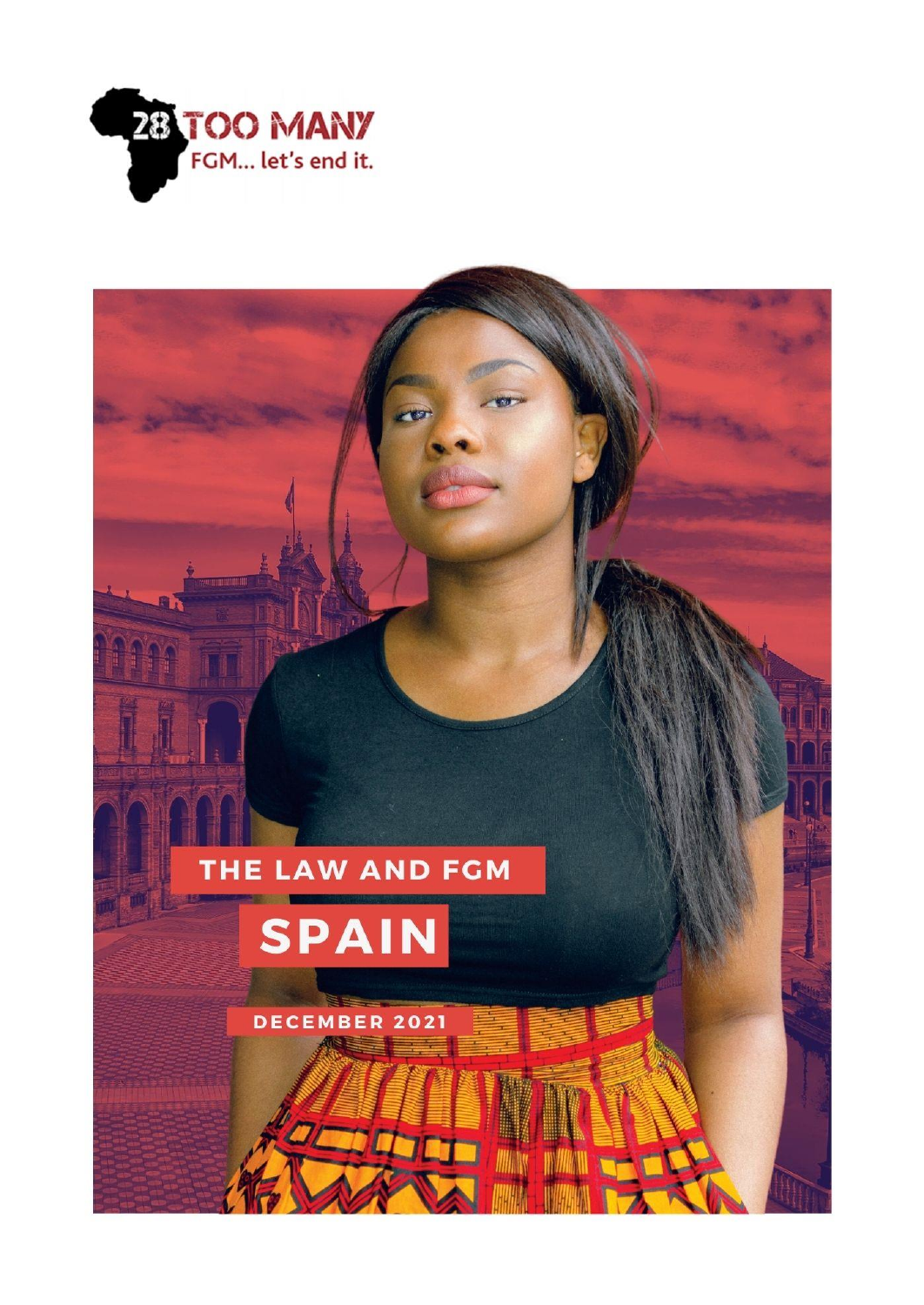# **National Legal Framework**

### **Overview of National Legal Framework in Spain**

*National legislation:*

|   | Specific law/provision criminalising FGM                                   |
|---|----------------------------------------------------------------------------|
| X | Provides a definition of FGM                                               |
|   | Criminalises the performance of FGM                                        |
|   | Criminalises the procurement, arrangement and/or assistance of acts of FGM |
|   | Obligation for professionals to report incidents of FGM to the authorities |
|   | Criminalises the participation of medical professionals in acts of FGM     |
|   | Extraterritorial application regardless of double criminality              |
|   |                                                                            |

### **Introduction**

Spain is a country in south-western Europe with an estimated population of 47.36 million. Spain is a constitutional monarchy with a parliamentary democracy and has a civil-law legal system. 1

### **FGM Prevalence**

A 2017 study mapping the prevalence of female genital mutilation (*FGM*) in Spain estimates that 242,664 girls and women living in Spain originate from FGM-practising countries. It also estimates that 69,086 girls and women who have undergone FGM are living in Spain. Of these, 18,396 are girls up to the age of 14 who have undergone FGM. Most of these women and girls originate from Nigeria, Senegal, Gambia, Guinea and Ghana. 2

A 2018 study by the European Institute for Gender Equality estimates that between 3,435 (low-risk scenario) and 6,025 (high-risk scenario) girls up to the age of 18 are at risk of undergoing FGM out of 39,734 girls originating from FGM-practising countries who live in Spain. Girls at risk of FGM in Spain mostly originate from Guinea, Mali and the Gambia, but smaller numbers originate from Egypt, Mauritania, Nigeria and Senegal. 3

### **National Legal Framework**

### **Specific Provision in General Law**

FGM is criminalised in Spain under a specific provision in general criminal law.

**Article 149(2) of the Criminal Code of the Kingdom of Spain (1995, amended 2013)** (the *Criminal Code*) criminalises the performance of genital mutilation in any form. If the victim is a minor or an incapacitated person, an additional punishment of special barring from exercising parental rights, care, guardianship, safekeeping or foster care is established by the law, if it is in the best interests of the minor or incapacitated person.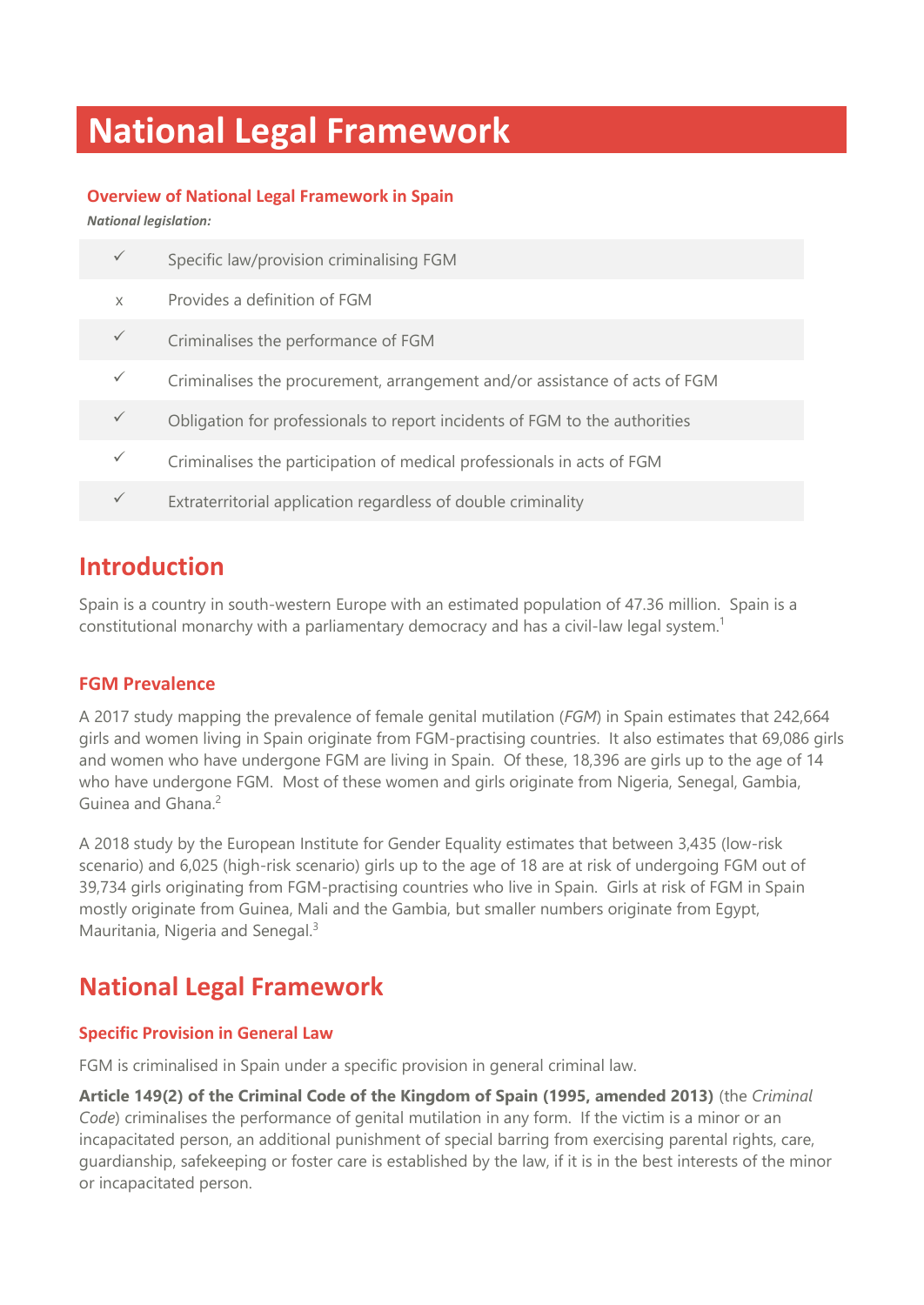**Article 155** prescribes that, if consent is made in a valid, free and spontaneous manner, the penalty established by the law for the offence involving bodily harm may be lowered by one or two degrees. However, consent expressed by a minor or incapacitated person is not considered valid under **Article 155**.

In addition, each Autonomous Community has developed specific legislation, action plans, framework programmes or even specific protocols to deal with child abuse and violence against women, including FGM.

### **Definition of FGM**

FGM is not defined in the **Criminal Code**, although **Article 149(2) Code** criminalises 'genital mutilation in any form', which includes all types of FGM practised globally.

It may, therefore, be claimed that this provision is in line with the World Health Organization's definition, even though no definition is explicitly provided.<sup>4</sup>

### **Women and Girls of All Ages**

The performance of FGM on women and girls of all ages has been criminalised in Spain. **Article 149(2) of the Criminal Code** does not contain any age restriction. However, additional penalties are imposed if a victim is a minor or incapacitated person in need of special protection.

### **Procuring, Aiding and Abetting**

Procuring, aiding and abetting FGM are criminalised in Spain through general criminal law. **Article 29 of the Criminal Code** prescribes that a person who cooperates in carrying out a crime with prior or simultaneous acts qualifies as an 'accessory'.

Procuring FGM – when someone has a cutter (or any other person) perform FGM on a victim – is most likely criminalised under **Article 28(a)**, as is abetting FGM. **Article 28(a)** prescribes that a person who directly induces another to commit an unlawful act (an abettor) qualifies as an 'accessory' to a crime as set out in **Article 29** and, therefore, incurs the same penalty as a perpetrator.

Aiding FGM is criminalised under **Article 28(b)**. **Article 28(b)** prescribes that a person who cooperates in the commission of a crime by performing an act without which a crime could not have been committed qualifies as an 'accessory' to a crime as set out in **Article 29** and is, therefore, subject to the same penalty as a perpetrator.

**Article 151** prescribes that provocation, conspiracy and solicitation to commit a crime including bodily harm are punishable with a penalty one or two degrees below the penalty established for the perpetrator. Procuring and abetting FGM could fall under the definition of 'conspiracy and solicitation to commit a crime' as set out in **Article 151**.

### **Allowing the Use of Premises**

Allowing the use of premises for the purpose of FGM is most likely criminalised in Spain through general criminal law. Allowing the use of premises is a necessary (preparatory) act for FGM, without which FGM could not be committed. The person who allows the use of premises for FGM can be qualified as a necessary cooperator and, therefore, an 'accessory to a crime' under **Articles 28(b) and 29 of the Criminal Code**.

### **Providing or Possessing Tools**

Providing (specific) tools for the purpose of FGM is most likely criminalised in Spain through general criminal law. Providing (specific) tools is a necessary act for FGM, without which FGM could not be committed. The person who provides (specific) tools for FGM can be qualified as a necessary cooperator and, therefore, an 'accessory to a crime' under **Articles 28(b) and 29 of the Criminal Code**.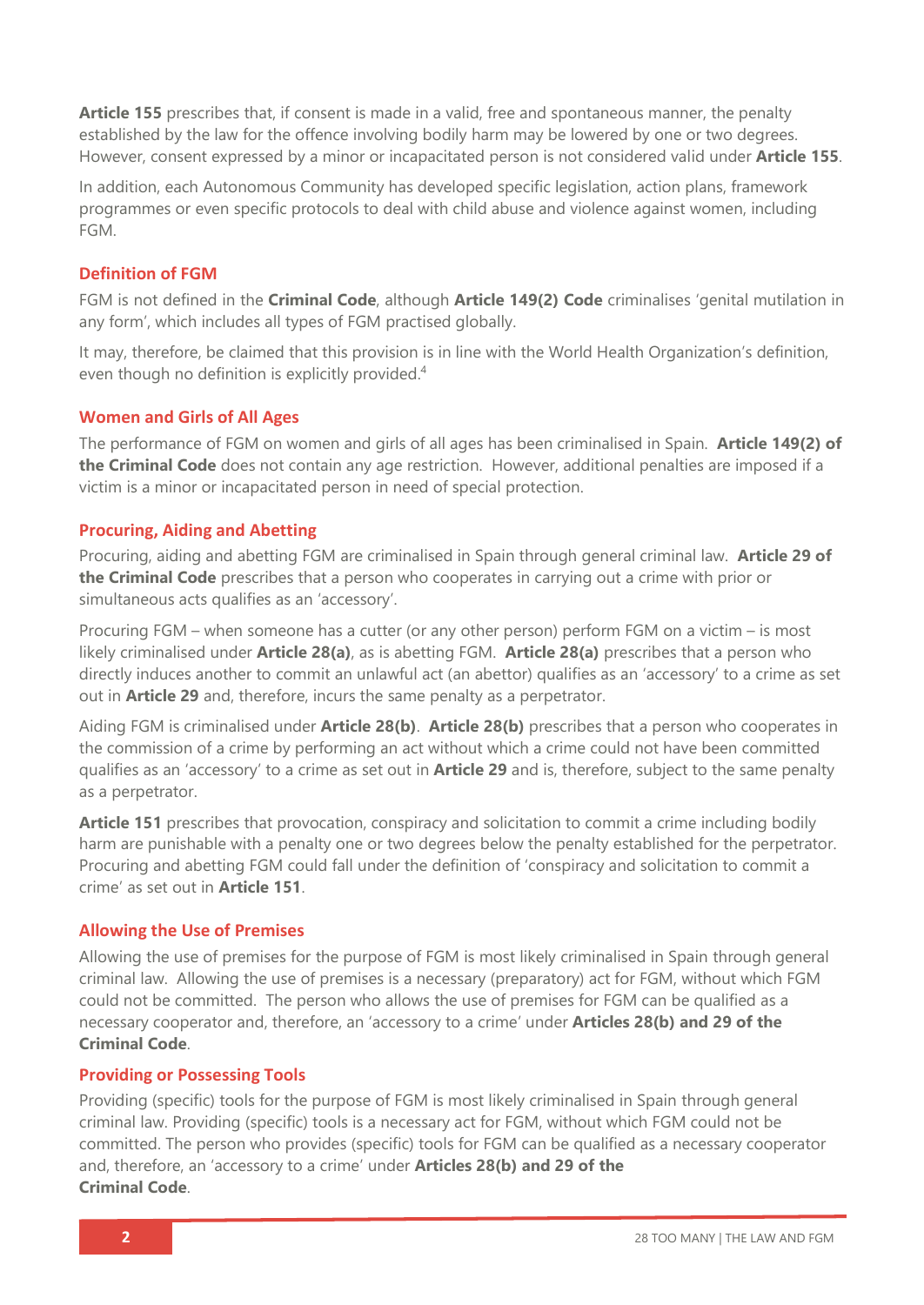Possessing (specific) tools for the purpose of FGM has not been criminalised in Spain. The **Criminal Code** does not contain a general provision on preparing an offence. **Article 15(1)** prescribes that an attempted offence is punishable by law, especially when directed against other persons (**Article 15(2)**). **Article 16(1)** prescribes that there is an 'attempt' when a perpetrator commences the execution of an offence through external acts that should have produced the results of the intended offence, but, due to circumstances outside of the perpetrator's will and control, do not produce the results of the intended offence.

**Article 63** prescribes that accessories of a commissioned or attempted crime are subject to a lower degree of penalty than established for the perpetrators of the crime.

Simply possessing tools does not seem to constitute the commencement of the execution of an offence, as someone can still make up their mind not to go through with performing FGM or having FGM performed.

### **Failure to Report FGM**

Failing to report FGM has not been criminalised in Spain, but the law prescribes a fine for persons who witness the perpetration of a crime and who, by reason of their positions, professions or trades, have knowledge of a crime under **Article 262 of the Criminal Procedure Act of the Kingdom of Spain (1882, amended 2016)** (the *Criminal Procedure Act*).

**Article 260 of the Criminal Procedure Act** prescribes that minors and persons who do not enjoy the full use of their reason (such as incapacitated persons) are exempted from the punishment established for failing to report a crime.

A spouse or a cohabitant (**Article 261(1) of the Criminal Procedure Act**), ascendants or descendants of the perpetrator and collateral relatives up to and of second degree (Article 261(2)) are also exempt from the punishment established for failing to report the perpetration of FGM in accordance with **Article 149(2) of the Criminal Code**.

The **preamble of the Organic Act 1/1996 on the Legal Protection of Children and Young People** (the *Child Protection Law*) prescribes an obligation for any person to provide immediate help to a minor at risk and inform the authorities or their closest officials about the instance.

### **Medicalised FGM**

While the **Criminal Code** does not contain a specific provision on medicalised FGM, it is criminalised in Spain under **Article 149(2)**. **Article 149(2)** criminalises the performance of genital mutilation in any form. The performance of FGM by any person, including a medical professional, is therefore punishable by law.

### **Extraterritoriality**

The **Criminal Code** extends application of Spanish criminal law to the commission of FGM abroad.

**Article 23(2)(a) of the Organic Law 6/1985 of the Judiciary** (the *Judiciary Law*) prescribes that Spanish

criminal law applies to crimes committed outside of Spain if the perpetrator is a Spaniard or a foreigner who has acquired Spanish nationality and if the act is criminalised in the place it was perpetrated (requirement of double criminality).

However, such a requirement may be disregarded by virtue of an international treaty of which Spain is a member (**Article 23(2)(a) of the Judiciary Law**), including the **Council of Europe Convention on Preventing and Combatting Violence Against Women and Domestic Violence** (the *Istanbul Convention*).

**Article 23(4)(l)** prescribes that Spanish criminal law applies to acts regulated in the **Istanbul Convention** when committed by Spaniards or foreigners outside of Spain and when the victim is a Spaniard (**Article 23(4)(l)(1)**), the victim is a foreigner who habitually resides in Spain (**Article 23(4)(l)(2)**) or the victim had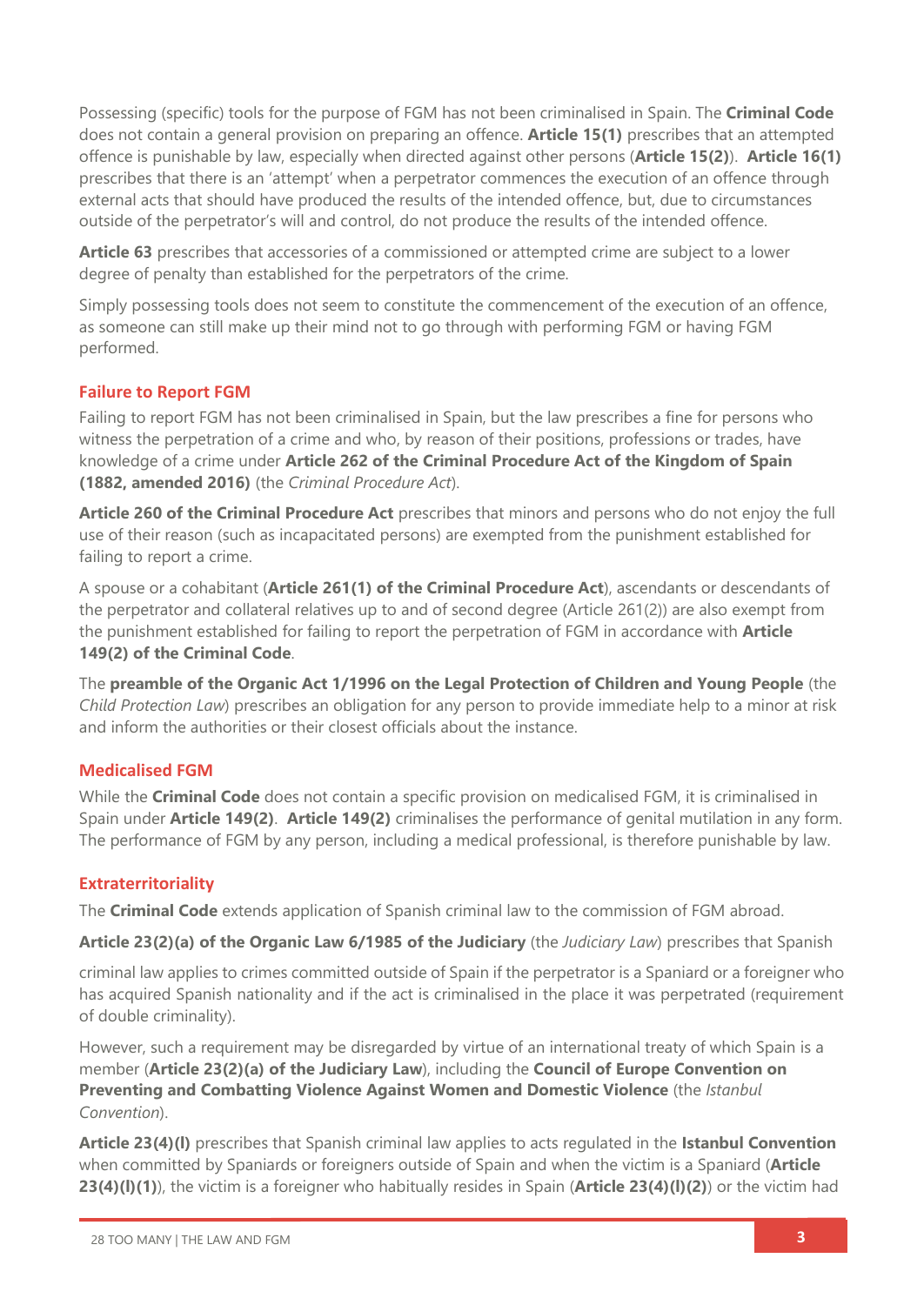Spanish nationality or habitual residence in Spain at the time the crime was committed, provided that the perpetrator is in Spain (**Article 23(4)(l)(3)**). The extraterritorial application of Spanish criminal law to FGM based on this argument has been confirmed and declared by the Spanish Supreme Court.<sup>5</sup>

### **Penalties**

There are penalties for committing FGM and crimes related to FGM in Spain.

**Article 149(2) of the Criminal Code** prescribes a sentence of *up to twelve years' imprisonment* for performing genital mutilation in any form. If the victim is a minor or an incapacitated person, a punishment of special barring from exercising parental rights, care, guardianship, safekeeping or foster care is established by the law, if it is in the best interests of the minor or incapacitated person.

**Article 155** prescribes that, if the victim consents to genital mutilation in a valid, free and spontaneous manner, the penalty may be lowered by one or two degrees (this does not apply when the victim is a minor or an incapacitated person).

**Article 70(1)** prescribes that the higher degree of penalty is established based on the maximum figure set by the law for the offence, increasing by half its durance – the resulting penalty being its maximum limit. **Article 70(2)** prescribes that the lower degree of penalty is established based on the minimum figure set for the offence, deducting that half from its durance – the resulting penalty being its minimum limit. Thus, the maximum sentence for performing FGM is *twelve years' imprisonment*.

**Articles 28(a) and 28(b)** prescribe that persons who qualify as 'accessories to a crime' as set out in **Article 29** incur the same penalty as the perpetrator.

**Article 151** prescribes that provocation, conspiracy and the solicitation to commit a crime including bodily harm are punishable with a penalty one or two degrees below the penalty established for the perpetrator.

**Article 262 of the Criminal Procedure Act** prescribes that persons who witness the perpetration of a crime and who, by reason of their positions, professions or trades, have knowledge of FGM, but fail to report it are punishable with a fine.

### **Protection**

### **Protecting Uncut Girls and Women**

Uncut girls can be protected through child protection laws in general civil law.

**Article 158(1) of the Spanish Civil Code** prescribes that a judge may order suitable measures in order to ensure support and provide for the future needs of a minor by her parents, if such duty is breached.

**Article 158(3)** prescribes necessary measures for the prevention of the abduction of a minor by one of the parents or a third party, including the prohibition to exit the national territory of Spain without a prior judicial authorisation (**Article 158(3)(a)**), the prohibition to issue a passport to a minor or to remove a passport if one has already been issued (**Article 158(3)(b)**), or submitting to prior judicial authorisation if any adjustment of domicile of a minor takes place (**Article 158(3)(c)**).

**Article 158(4)** prescribes that a judge may issue any other suitable and proportionate measures such as removing a minor from any danger or preventing any damages to her.

**Article 17(1) of the Child Protection Law** establishes a risk situation in which a minor is harmed in her personal development or well-being. **Article 17(2)(g)** prescribes that the risk of suffering cutting, FGM or any other form of violence in the case of girls and adolescents based on gender is considered a risk indicator. In such instances, the competent public administration is required to intervene in order to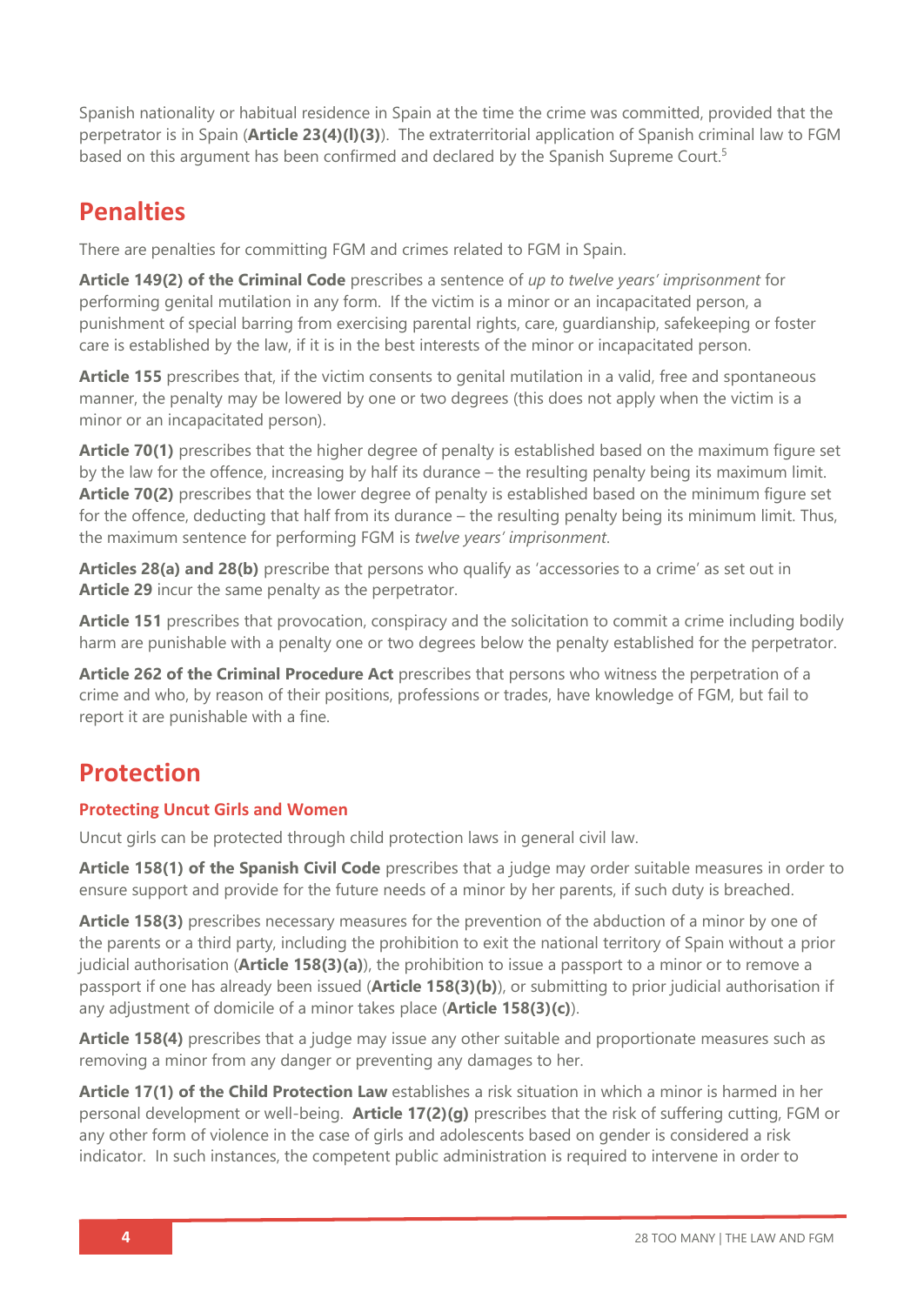eliminate, mitigate or compensate the difficulties or maladjustment affecting her, without being separated from her family environment (**Article 17(1)**).

**Article 17(8)** prescribes that if a situation of vulnerability that requires the removal of a minor from her family environment takes place, or when no changes have been achieved by the guardians that would guarantee that the minor has the necessary moral or material assistance, the competent public administration has an obligation to request the Public Entity to assess whether declaring the situation of helplessness is acceptable. The Public Prosecutor's Office must be informed if a situation of helplessness is established.

### **National Action Plans**

In 2015, the Ministry of Health, Social Policy and Equality developed the **Common Protocol for a Healthcare Response to FGM**, the first protocol aiming to quide uniform action in relation to FGM in the Spanish health system.

Out of 17 Autonomous Communities in Spain, 12 have their own protocols or guidance concerning FGM.

The **Catalan protocol** was the first protocol established because Catalonia had the highest percentage of migrants originating from FGM-practising areas. It became a tool and focused on protection rather than prevention. A plan was established for the period 2020–2022 to train all public services, especially primary care services and schools, on FGM awareness. Similar protocols were implemented in other Autonomous Communities in Spain. 6

In 2017, the **State Pact against Gender-Based Violence** for the 2018–2022 period, together with a dedicated budget, were approved to eliminate all forms of gender-based violence, including FGM. The State Pact highlights three measures – information campaigns, research and common protocols for healthcare response – as means to tackle FGM. Many Autonomous Communities, especially their departments of health and social, education and immigration services, are required to establish programmes in relation to FGM-prevention and -awareness. However, a lack of homogeneity of policies and services between different Autonomous Communities in relation to FGM is present, due to the political structure of Spain. 7

### **Government Obligations**

**Article 11(3) of the Child Protection Law** prescribes that the public authorities have a responsibility to develop actions to raise awareness, prevent, detect, notify, assist and protect

against any form of violence against children and adolescents by procedures ensuring coordination and collaboration between different administrations, collaborating entities and competent services. Protection from all forms of violence, including FGM, is a guiding principle for public authorities in relation to minors under **Articles 11(1) and 11(2) of the Child Protection law**.

**Article 22 ter of the Child Protection Law** prescribes that the Autonomous Communities and the General State Administration have responsibilities to establish a shared information system allowing for uniform knowledge regarding the protection of children and adolescents in Spain. The **Unified Register of Child Abuse** is to be developed for this purpose.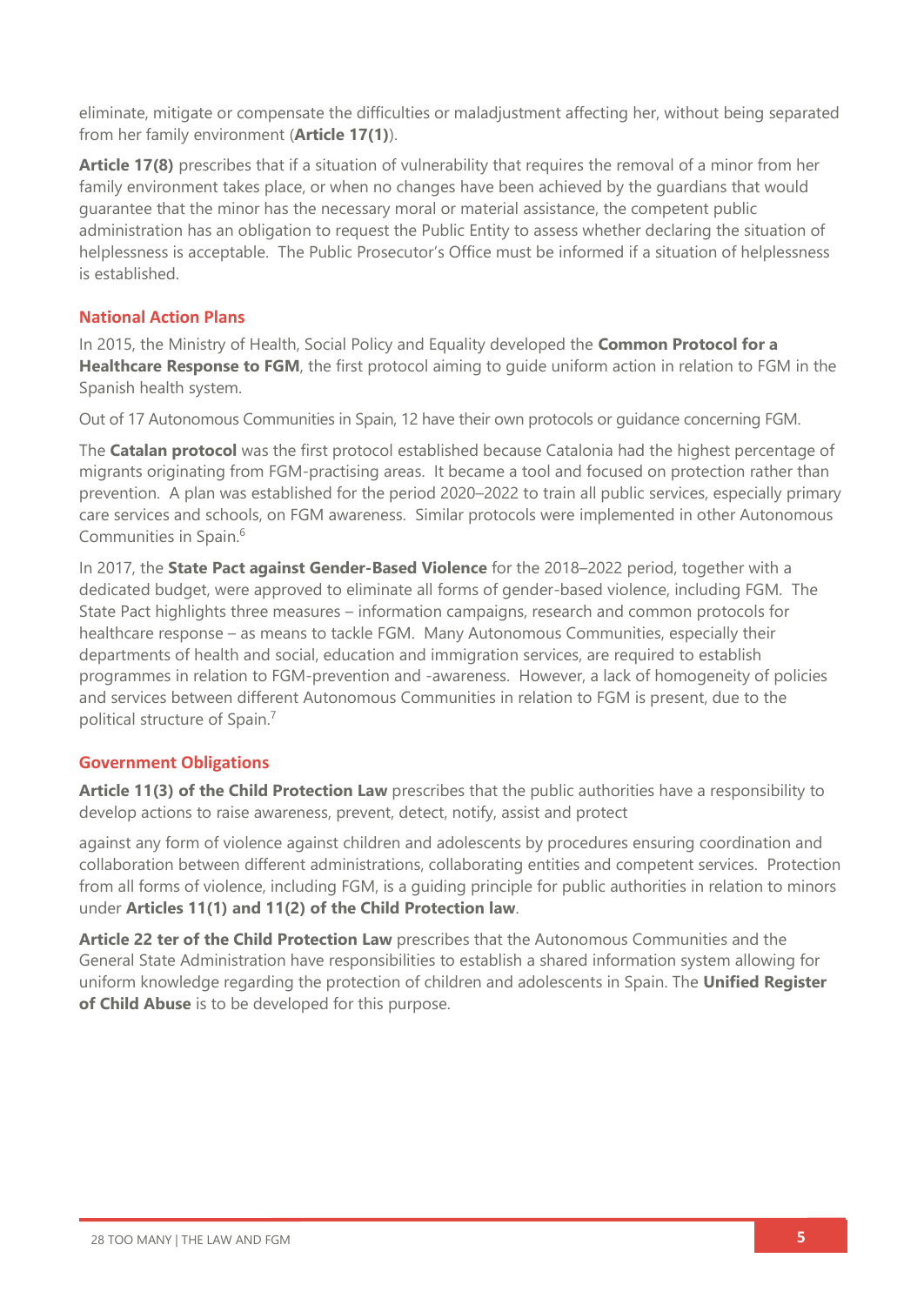# **Implementation of The Law**

### **Court Cases**

There are **18 FGM-related cases** known to 28 Too Many that were brought to court in Spain, almost all of which were tried in Catalonia. While in most cases the accused parents were acquitted, the timeconsuming trials led to serious family disruption. 8

In one of these cases, the Supreme Court of Spain declared that Spain had jurisdiction over FGM, together with the international responsibility to prosecute FGM, regardless of the 2014 Act, which restricted the scope of the extraterritorial jurisdiction of Spain. This judgment was based on the fact that Spain had signed the Istanbul Convention, which requires member states to prosecute FGM regardless of the place it was committed.<sup>9</sup>

In two cases that ended with convictions,<sup>10</sup> the court determined that FGM was performed in the period between two medical checks, during which the girls did not leave Spain.

One case that took place in Catalonia in 2013 concerned two girls. One originated from The Gambia; the other was born in Spain, but lived in The Gambia from 2007 to 2009. Their parents remained in Spain. In 2008, a magistrate's investigation was initiated, ordering the mother to inform the authorities when the girls returned to Spain. In 2010, a gynaecological examination showed no anomalies of the genitalia. However, a change in the girls' external genitalia that seemed to indicate mutilation was detected by experts six months after the first medical check. It was estimated that FGM was performed in the period between the two medical checks. Both parents were sentenced to six years' imprisonment.<sup>11</sup>

The other case took place in Teruel in 2011. FGM was performed in between two medical checks, and the girl did not leave Spain during that period. It was assumed that FGM was performed in Spain because there were no records of the girl leaving the country. The father, who was a Spanish resident for ten years, was sentenced to six years' imprisonment. The mother was sentence to two years' imprisonment.<sup>12</sup>

The remaining court cases concerned the performance of FGM in African countries, establishing the importance of the principle of extraterritoriality in prosecuting FGM. This principle extends Spain's jurisdiction to illegal acts committed abroad under certain circumstances.<sup>13</sup>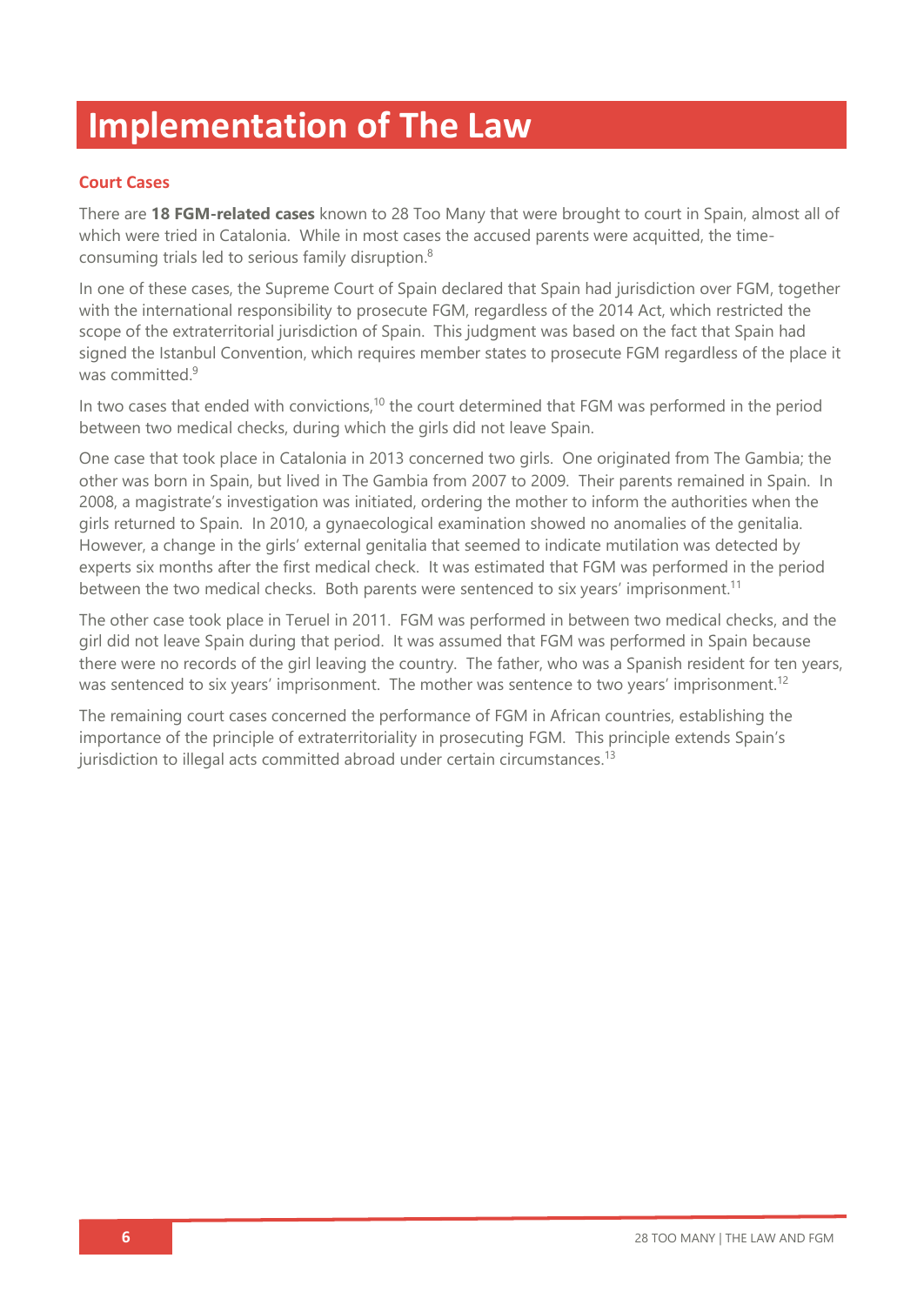## **Conclusions and Recommendations**

### **Conclusions**

FGM is criminalised in Spain under a specific provision in general criminal law, **Article 149(2) of the Spanish Criminal Code**.

The law specifies that all **types of FGM** are covered; however, 'FGM' is not further defined. Presumably the WHO definition is maintained. **Medicalised FGM** is not mentioned, but is likely to be covered by the general criminality of FGM.

**Procuring, aiding and abetting** FGM are criminalised in Spain through general criminal law.

There is an obligation in Spain for anyone to **report** FGM to the authorities and to report a child being at risk.

The Criminal Code extends **extraterritorial application** of Spanish criminal law to the performance of FGM abroad, regardless of double criminality, if the *perpetrator* has Spanish nationality or the *victim* has Spanish nationality or is a habitual resident of Spain.

### **Recommendations**

We recommend that Spain extend extraterritorial application of Spanish criminal law to the performance of FGM abroad, regardless of double criminality, in cases where the perpetrator is a habitual resident of Spain.

We also recommend that Spain instate a system similar to the British Female Genital Mutilation Protection Orders to guarantee the efficient protection of girls and women at risk of FGM and other harmful traditional practices.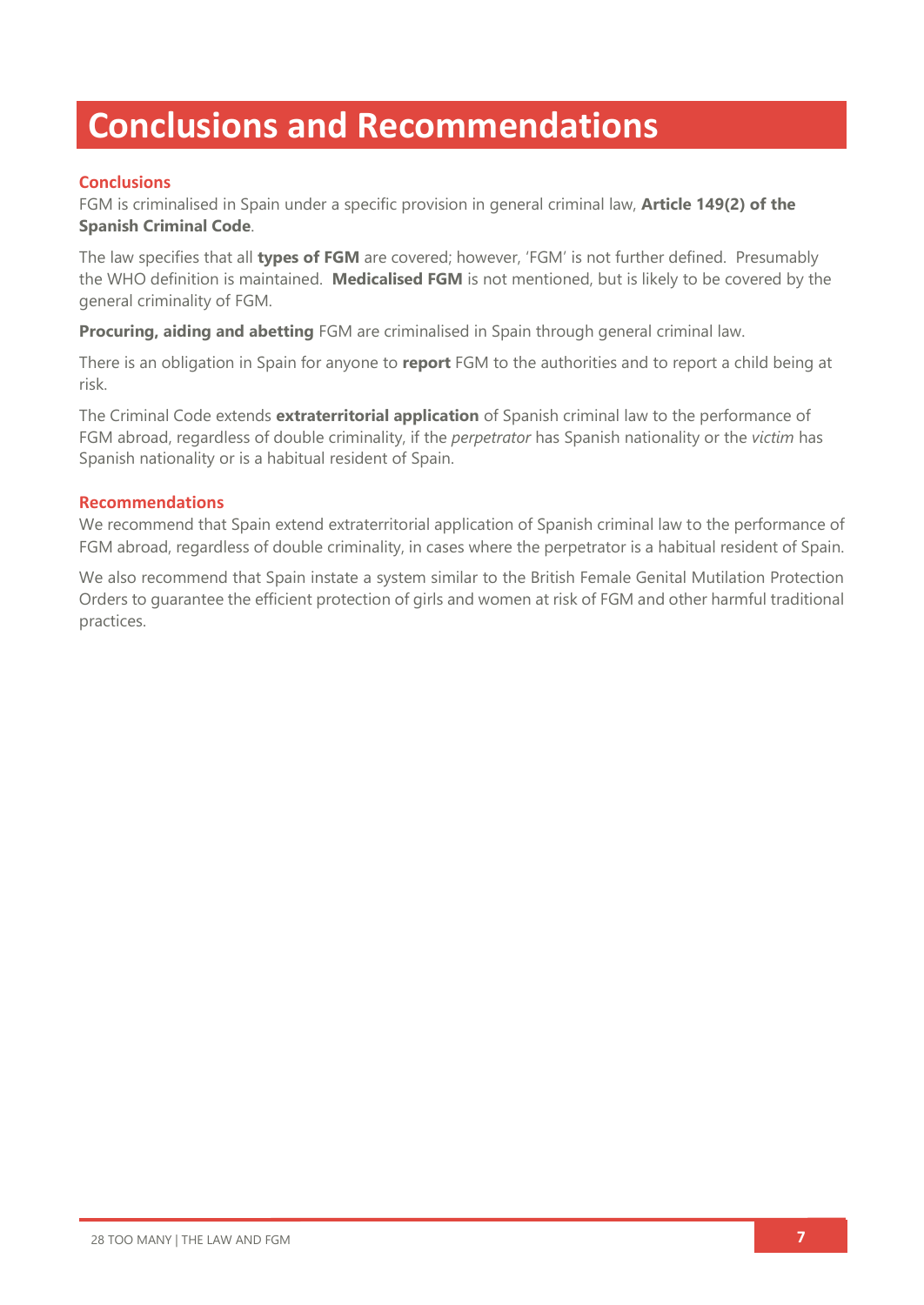# **Appendix I: International and Regional Treaties**

| <b>SPAIN</b>                                                                                                      | <b>Signed</b>        | Ratified/<br><b>Acceded</b> | <b>Reservations</b><br>on reporting? |  |  |
|-------------------------------------------------------------------------------------------------------------------|----------------------|-----------------------------|--------------------------------------|--|--|
| <b>International</b>                                                                                              |                      |                             |                                      |  |  |
| <b>International Covenant on Civil &amp; Political Rights</b><br>$(1966)$ (ICCPR) <sup>14</sup>                   | $\checkmark$<br>1976 | $\checkmark$<br>1977        | No                                   |  |  |
| <b>International Covenant on Economic, Social &amp;</b><br>Cultural Rights (1966) (ICESCR) <sup>15</sup>          | $\checkmark$<br>1976 | $\checkmark$<br>1977        | No                                   |  |  |
| <b>Convention on the Elimination of All forms of</b><br>Discrimination Against Women (1979) (CEDAW) <sup>16</sup> | $\checkmark$<br>1980 | $\checkmark$<br>1984        | No                                   |  |  |
| Convention on the Rights of the Child (1989) (CRC) <sup>17</sup>                                                  | $\checkmark$<br>1990 | $\checkmark$<br>1990        | No                                   |  |  |
| <b>Regional</b>                                                                                                   |                      |                             |                                      |  |  |
| <b>Istanbul Convention<sup>18</sup></b>                                                                           | $\checkmark$<br>2011 | $\checkmark$<br>2014        | <b>No</b>                            |  |  |
| <b>European Convention on Human Rights<sup>19</sup></b>                                                           | $\checkmark$<br>1977 | $\checkmark$<br>1979        | No                                   |  |  |

**'Signed'**: a treaty is signed by countries following negotiation and agreement of its contents.

**'Ratified'**: once signed, most treaties and conventions must be ratified (i.e. approved through the standard national legislative procedure) to be legally effective in that country.

**'Acceded'**: when a country ratifies a treaty that has already been negotiated by other states.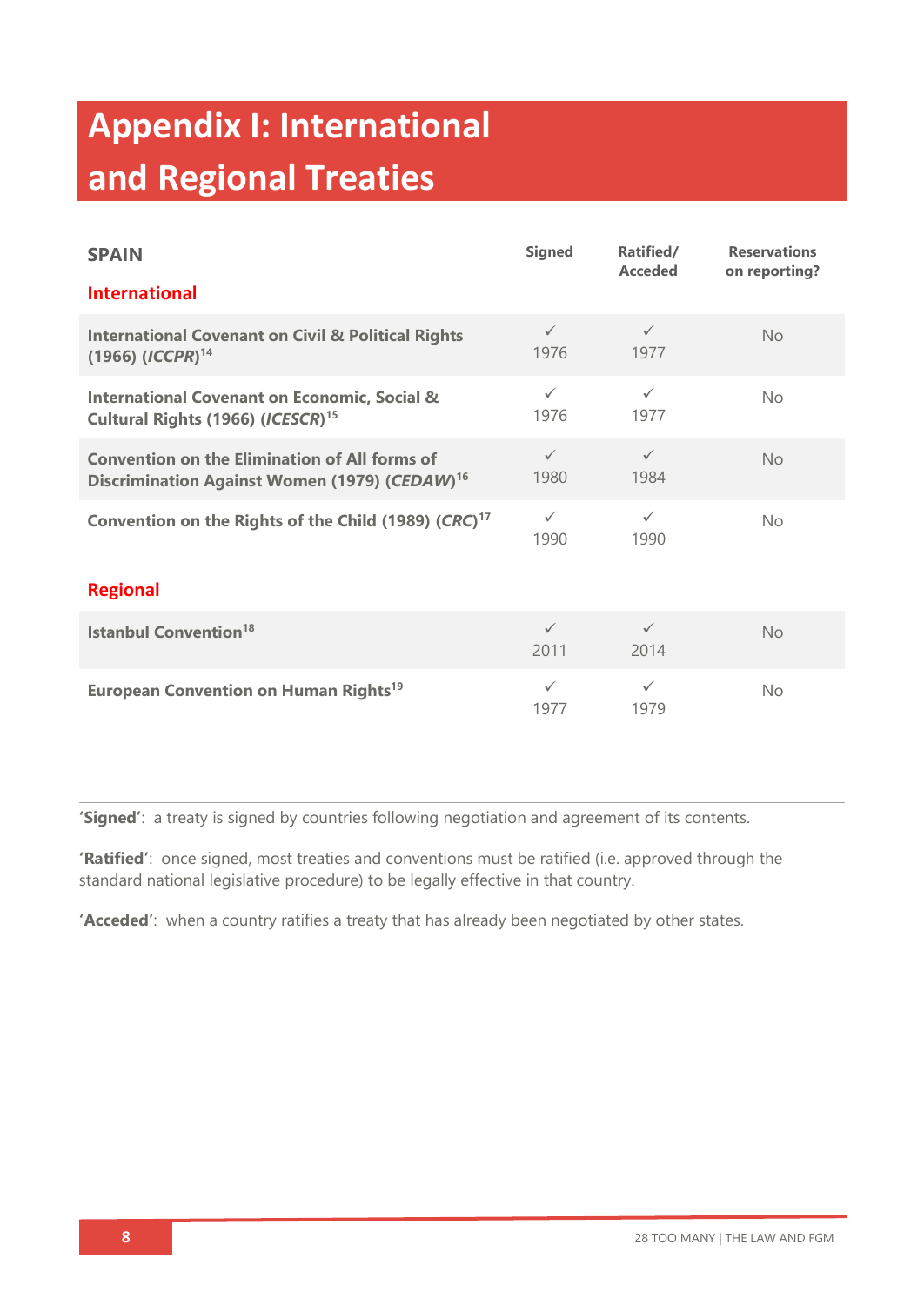# **Appendix II: National Laws**

### **Criminal Code**

### **Art. 15**

Son punibles el delito consumado y la tentativa de delito.

### **Art. 16**

- 1. Hay tentativa cuando el sujeto da principio a la ejecución del delito directamente por hechos exteriores, practicando todos o parte de los actos que objetivamente deberían producir el resultado, y sin embargo éste no se produce por causas independientes de la voluntad del autor.
- 2. Quedará exento de responsabilidad penal por el delito intentado quien evite voluntariamente la consumación del delito, bien desistiendo de la ejecución ya iniciada, bien impidiendo la producción del resultado, sin perjuicio de la responsabilidad en que pudiera haber incurrido por los actos ejecutados, si éstos fueren ya constitutivos de otro delito.
- 3. Cuando en un hecho intervengan varios sujetos, quedarán exentos de responsabilidad penal aquél o aquéllos que desistan de la ejecución ya iniciada, e impidan o intenten impedir, seria, firme y decididamente, la consumación, sin perjuicio de la responsabilidad en que pudieran haber incurrido por los actos ejecutados, si éstos fueren ya constitutivos de otro delito.

### **Art. 28**

Son autores quienes realizan el hecho por sí solos, conjuntamente o por medio de otro del que se sirven como instrumento. También serán considerados autores:

- a) Los que inducen directamente a otro u otros a ejecutarlo.
- b) Los que cooperan a su ejecución con un acto sin el cual no se habría efectuado.

### **Art. 29**

Son cómplices los que, no hallándose comprendidos en el artículo anterior, cooperan a la ejecución del hecho con actos anteriores o simultáneos.

### **Art. 63**

A los cómplices de un delito consumado o intentado se les impondrá la pena inferior en grado a la fijada por la Ley para los autores del mismo delito.

### **Art. 70**

- 1. La pena superior e inferior en grado a la prevista por la ley para cualquier delito tendrá la extensión resultante de la aplicación de las siguientes reglas:
	- 1.ª La pena superior en grado se formará partiendo de la cifra máxima señalada por la ley para el delito de que se trate y aumentando a ésta la mitad de su cuantía, constituyendo la suma resultante su límite máximo. El límite mínimo de la pena superior en grado será el máximo de la pena señalada por la ley para el delito de que se trate, incrementado en un día o en un día multa según la naturaleza de la pena a imponer.
	- 2.ª La pena inferior en grado se formará partiendo de la cifra mínima señalada para el delito de que se trate y deduciendo de ésta la mitad de su cuantía, constituyendo el resultado de tal deducción su límite mínimo. El límite máximo de la pena inferior en grado será el mínimo de la pena señalada por la ley para el delito de que se trate, reducido en un día o en un día multa según la naturaleza de la pena a imponer.
- 2. A los efectos de determinar la mitad superior o inferior de la pena o de concretar la pena inferior o superior en grado, el día o el día multa se considerarán indivisibles y actuaran como unidades penológicas de más o menos, según los casos.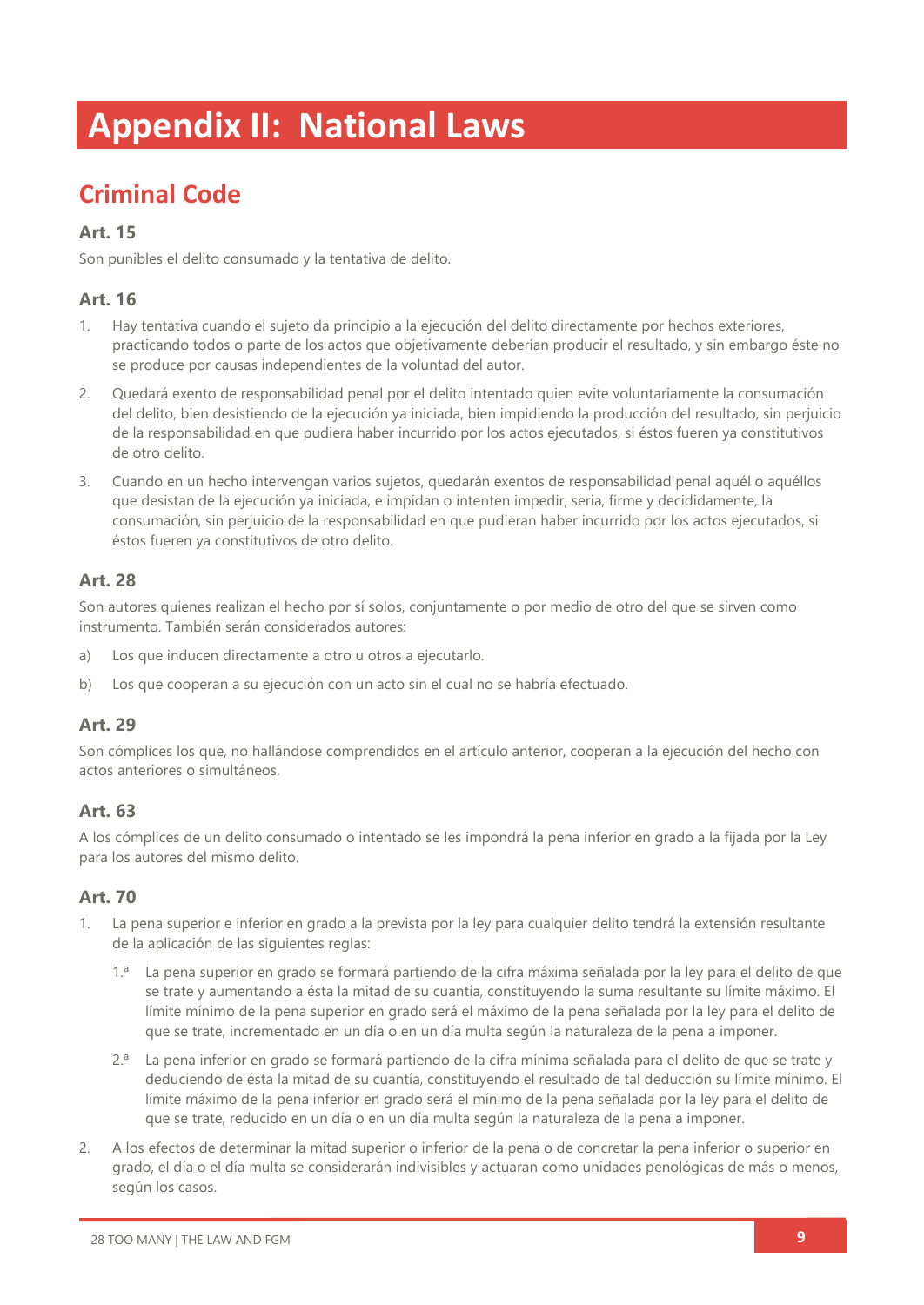- 3. Cuando, en la aplicación de la regla
	- 1.ª del apartado 1 de este artículo, la pena superior en grado exceda de los límites máximos fijados a cada pena en este Código, se considerarán como inmediatamente superiores:
	- 1.º Si la pena determinada fuera la de prisión, la misma pena, con la cláusula de que su duración máxima será de 30 años.
	- 2.º Si fuera de inhabilitación absoluta o especial, la misma pena, con la cláusula de que su duración máxima será de 30 años.
	- 3.º Si fuera de suspensión de empleo o cargo público, la misma pena, con la cláusula de que su duración máxima será de ocho años.
	- 4.º Tratándose de privación del derecho a conducir vehículos a motor y ciclomotores, la misma pena, con la cláusula de que su duración máxima será de 15 años.
	- 5.º Tratándose de privación del derecho a la tenencia y porte de armas, la misma pena, con la cláusula de que su duración máxima será de 20 años.
	- 6.º Tratándose de privación del derecho a residir en determinados lugares o acudir a ellos, la misma pena, con la cláusula de que su duración máxima será de 20 años.
	- 7.º Tratándose de prohibición de aproximarse a la víctima o a aquellos de sus familiares u otras personas que determine el juez o tribunal, la misma pena, con la cláusula de que su duración máxima será de 20 años.
	- 8.º Tratándose de prohibición de comunicarse con la víctima o con aquellos de sus familiares u otras personas que determine el juez o tribunal, la misma pena, con la cláusula de que su duración máxima será de 20 años.
	- 9.º Si fuera de multa, la misma pena, con la cláusula de que su duración máxima será de 30 meses.
- 4. La pena inferior en grado a la de prisión permanente es la pena de prisión de veinte a treinta años.

### **Art. 149**

- 1. El que causara a otro, por cualquier medio o procedimiento, la pérdida o la inutilidad de un órgano o miembro principal, o de un sentido, la impotencia, la esterilidad, una grave deformidad, o una grave enfermedad somática o psíquica, será castigado con la pena de prisión de seis a 12 años.
- 2. El que causara a otro una mutilación genital en cualquiera de sus manifestaciones será castigado con la pena de prisión de seis a 12 años. Si la víctima fuera menor o persona con discapacidad necesitada de especial protección, será aplicable la pena de inhabilitación especial para el ejercicio de la patria potestad, tutela, curatela, guarda o acogimiento por tiempo de cuatro a 10 años, si el juez lo estima adecuado al interés del menor o persona con discapacidad necesitada de especial protección.

### **Art. 151**

La provocación, la conspiración y la proposición para cometer los delitos previstos en los artículos precedentes de este Título, será castigada con la pena inferior en uno o dos grados a la del delito correspondiente.

### **Art. 155**

En los delitos de lesiones, si ha mediado el consentimiento válida, libre, espontánea y expresamente emitido del ofendido, se impondrá la pena inferior en uno o dos grados. No será válido el consentimiento otorgado por un menor de edad o una persona con discapacidad necesitada de especial protección.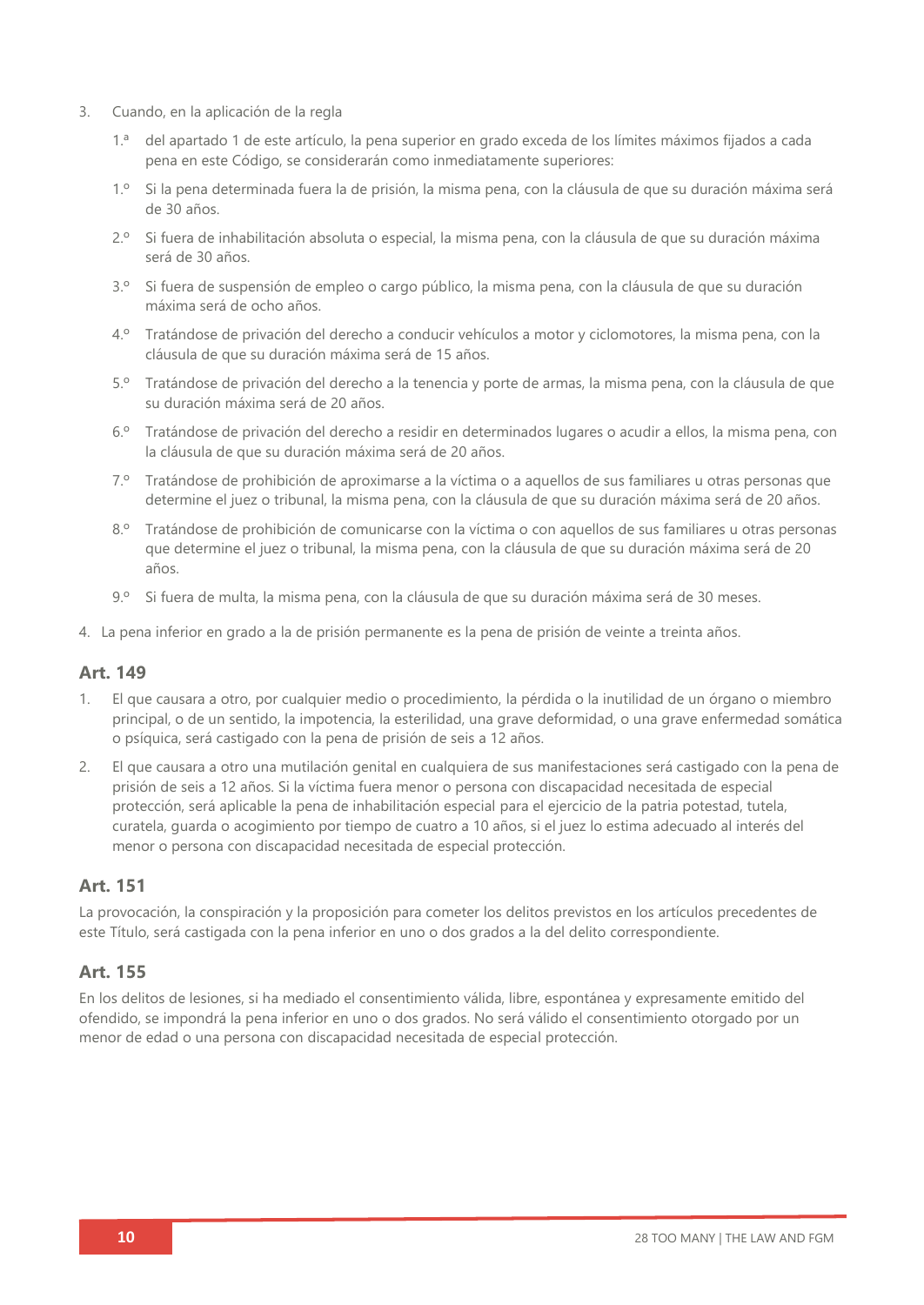### **Criminal Procedure Code**

### **Art. 260**

La obligación establecida en el artículo anterior no comprende a los impúberes ni a los que no gozaren del pleno uso de su razón.

### **Art. 261**

Tampoco estarán obligados a denunciar:

- 1.º Quien sea cónyuge del delincuente no separado legalmente o de hecho o la persona que conviva con él en análoga relación de afectividad.
- 2.º Quienes sean ascendientes y descendientes del delincuente y sus parientes colaterales hasta el segundo grado inclusive. Esta disposición no será aplicable cuando se trate de un delito contra la vida, de un delito de homicidio, de un delito de lesiones de los artículos 149 y 150 del Código Penal, de un delito de maltrato habitual previsto en el artículo 173.2 del Código Penal, de un delito contra la libertad o contra la libertad e indemnidad sexual o de un delito de trata de seres humanos y la víctima del delito sea una persona menor de edad o una persona con discapacidad necesitada de especial protección.

### **Art. 262**

Los que por razón de sus cargos, profesiones u oficios tuvieren noticia de algún delito público, estarán obligados a denunciarlo inmediatamente al Ministerio fiscal, al Tribunal competente, al Juez de instrucción y, en su defecto, al municipal o al funcionario de policía más próximo al sitio si se tratare de un delito flagrante. Los que no cumpliesen esta obligación incurrirán en la multa señalada en el artículo 259, que se impondrá disciplinariamente. Si la omisión en dar parte fuere de un Profesor en Medicina, Cirugía o Farmacia y tuviese relación con el ejercicio de sus actividades profesionales, la multa no podrá ser inferior a 125 pesetas ni superior a 250. Si el que hubiese incurrido en la omisión fuere empleado público, se pondrá además en conocimiento de su superior inmediato para los efectos a que hubiere lugar en el orden administrativo. Lo dispuesto en este artículo se entiende cuando la omisión no produjere responsabilidad con arreglo a las Leyes.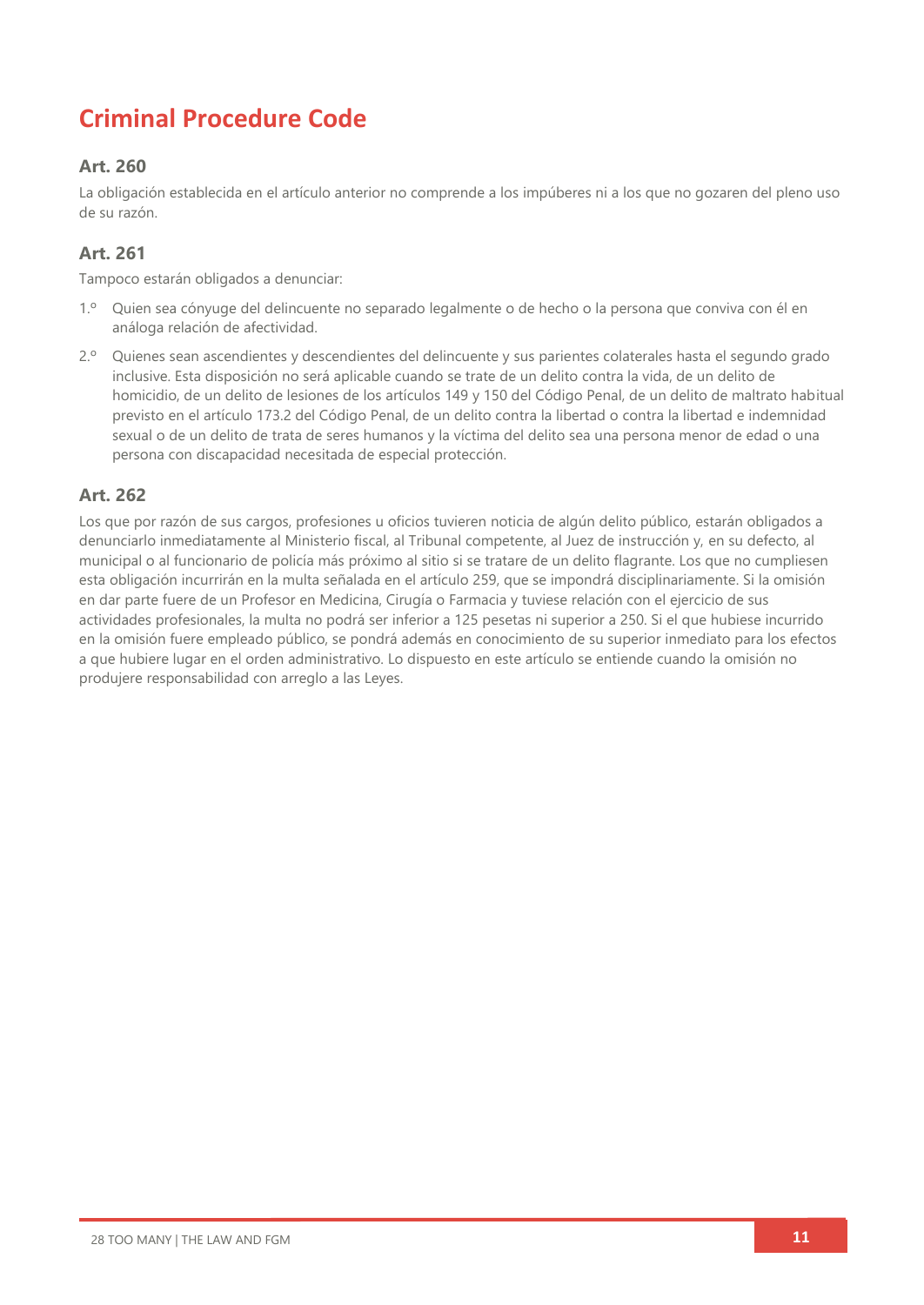### **Civil Code**

### **Art. 158**

El Juez, de oficio o a instancia del propio hijo, de cualquier pariente o del Ministerio Fiscal, dictará:

- 1.º Las medidas convenientes para asegurar la prestación de alimentos y proveer a las futuras necesidades del hijo, en caso de incumplimiento de este deber, por sus padres.
- 2.º Las disposiciones apropiadas a fin de evitar a los hijos perturbaciones dañosas en los caso de cambio de titular de la potestad de guarda.
- 3.º Las medidas necesarias para evitar la sustracción de los hijos menores por alguno de los progenitores o por terceras personas y, en particular, las siguientes:
	- a) Prohibición de salida del territorio nacional, salvo autorización judicial previa.
	- b) Prohibición de expedición del pasaporte al menor o retirada del mismo si ya se hubiere expedido.
	- c) Sometimiento a autorización judicial previa de cualquier cambio de domicilio del menor.
- 4.º La medida de prohibición a los progenitores, tutores, a otros parientes o a terceras personas de aproximarse al menor y acercarse a su domicilio o centro educativo y a otros lugares que frecuente, con respecto al principio de proporcionalidad.
- 5.º La medida de prohibición de comunicación con el menor, que impedirá a los progenitores, tutores, a otros parientes o a terceras personas establecer contacto escrito, verbal o visual por cualquier medio de comunicación o medio informático o telemático, con respeto al principio de proporcionalidad.
- 6.º La suspensión cautelar en el ejercicio de la patria potestad y/o en el ejercicio de la guarda y custodia, la suspensión cautelar del régimen de visitas y comunicaciones establecidos en resolución judicial o convenio judicialmente aprobado y, en general, las demás disposiciones que considere oportunas, a fin de apartar al menor de un peligro o de evitarle perjuicios en su entorno familiar o frente a terceras personas.

En caso de posible desamparo del menor, el Juzgado comunicará las medidas a la Entidad Pública. Todas estas medidas podrán adoptarse dentro de cualquier proceso judicial o penal o bien en un expediente de jurisdicción voluntaria, en que la autoridad judicial habrá de garantizar la audiencia de la persona menor de edad, pudiendo el Tribunal ser auxiliado por personas externas para garantizar que pueda ejercitarse este derecho por sí misma.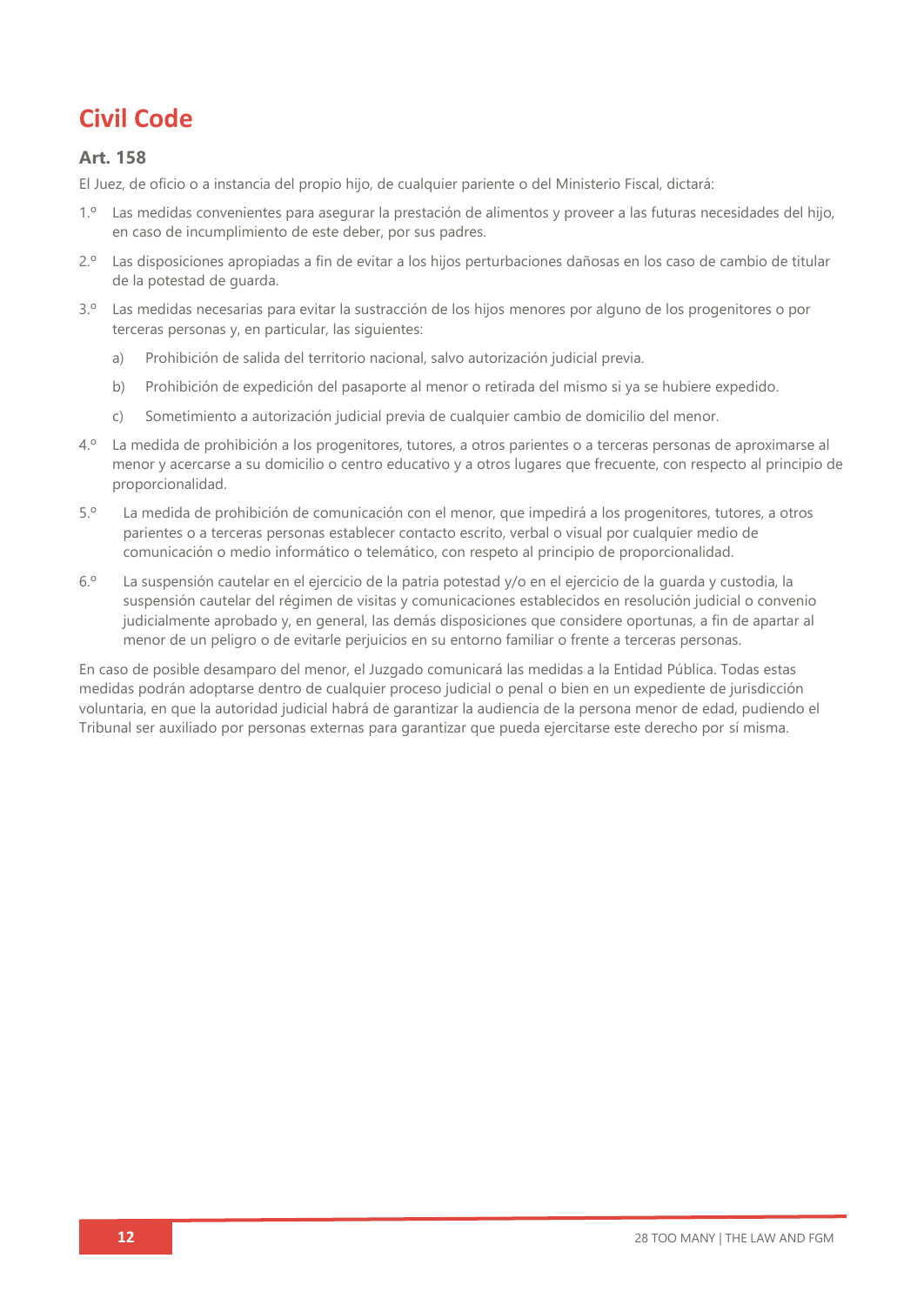### **The Organic Law 6/1985 of the Judiciary**

### **Art. 23**

- 1. En el orden penal corresponderá a la jurisdicción española el conocimiento de las causas por delitos y faltas cometidos en territorio español o cometidos a bordo de buques o aeronaves españoles, sin perjuicio de lo previsto en los tratados internacionales en los que España sea parte.
- 2. También conocerá la jurisdicción española de los delitos que hayan sido cometidos fuera del territorio nacional, siempre que los criminalmente responsables fueren españoles o extranjeros que hubieran adquirido la nacionalidad española con posterioridad a la comisión del hecho y concurrieren los siguientes requisitos:
	- a) Que el hecho sea punible en el lugar de ejecución, salvo que, en virtud de un Tratado internacional o de un acto normativo de una Organización internacional de la que España sea parte, no resulte necesario dicho requisito, sin perjuicio de lo dispuesto en los apartados siguientes.
	- b) Que el agraviado o el Ministerio Fiscal interpongan querella ante los tribunales españoles. Este requisito se considerará cumplido en relación con los delitos competencia de la Fiscalía Europea cuando esta ejercite efectivamente su competencia.
	- c) Que el delincuente no haya sido absuelto, indultado o penado en el extranjero, o, en este último caso, no haya cumplido la condena. Si sólo la hubiere cumplido en parte, se le tendrá en cuenta para rebajarle proporcionalmente la que le corresponda.
- 3. Conocerá la jurisdicción española de los hechos cometidos por españoles o extranjeros fuera del territorio nacional cuando sean susceptibles de tipificarse, según la ley penal española, como alguno de los siguientes delitos:
	- a) De traición y contra la paz o la independencia del Estado.
	- b) Contra el titular de la Corona, su Consorte, su Sucesor o el Regente.
	- c) Rebelión y sedición.
	- d) Falsificación de la firma o estampilla reales, del sello del Estado, de las firmas de los Ministros y de los sellos públicos u oficiales.
	- e) Falsificación de moneda española y su expedición.
	- f) Cualquier otra falsificación que perjudique directamente al crédito o intereses del Estado, e introducción o expedición de lo falsificado.
	- g) Atentado contra autoridades o funcionarios públicos españoles.
	- h) Los perpetrados en el ejercicio de sus funciones por funcionarios públicos españoles residentes en el extranjero y los delitos contra la Administración Pública española.
	- i) Los relativos al control de cambios.
- 4. Igualmente, será competente la jurisdicción española para conocer de los hechos cometidos por españoles o extranjeros fuera del territorio nacional susceptibles de tipificarse, según la ley española, como alguno de los siguientes delitos cuando se cumplan las condiciones expresadas:
	- a) Genocidio, lesa humanidad o contra las personas y bienes protegidos en caso de conflicto armado, siempre que el procedimiento se dirija contra un español o contra un ciudadano extranjero que resida habitualmente en España, o contra un extranjero que se encontrara en España y cuya extradición hubiera sido denegada por las autoridades españolas.
	- b) Delitos de tortura y contra la integridad moral de los artículos 174 a 177 del Código Penal, cuando:
		- 1.º el procedimiento se dirija contra un español; o,
		- 2.º la víctima tuviera nacionalidad española en el momento de comisión de los hechos y la persona a la que se impute la comisión del delito se encuentre en territorio español.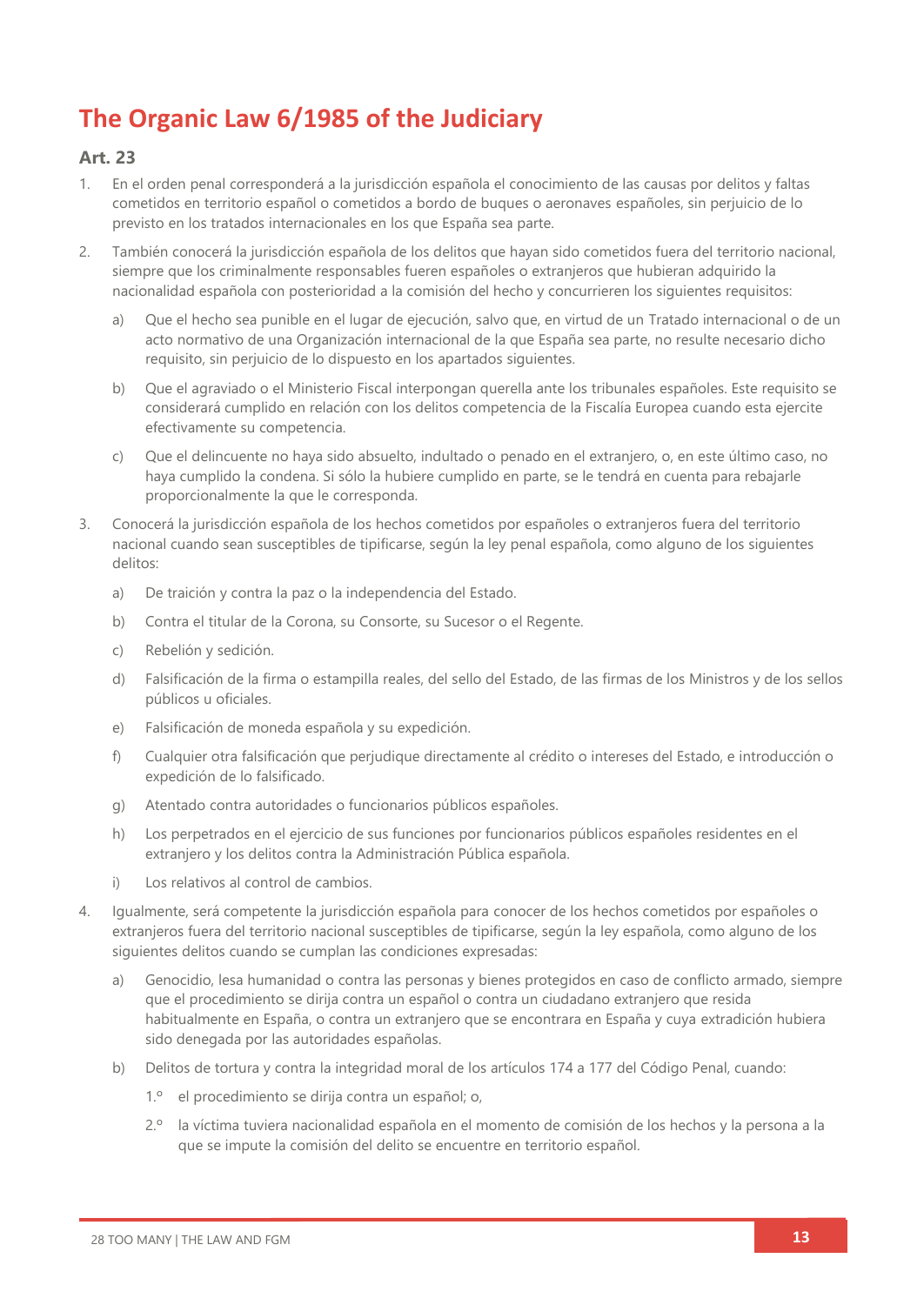- c) Delitos de desaparición forzada incluidos en la Convención internacional para la protección de todas las personas contra las desapariciones forzadas, hecha en Nueva York el 20 de diciembre de 2006, cuando:
	- 1.º el procedimiento se dirija contra un español; o,
	- 2.º la víctima tuviera nacionalidad española en el momento de comisión de los hechos y la persona a la que se impute la comisión del delito se encuentre en territorio español.
- d) Delitos de piratería, terrorismo, tráfico ilegal de drogas tóxicas, estupefacientes o sustancias psicotrópicas, trata de seres humanos, contra los derechos de los ciudadanos extranjeros y delitos contra la seguridad de la navegación marítima que se cometan en los espacios marinos, en los supuestos previstos en los tratados ratificados por España o en actos normativos de una Organización Internacional de la que España sea parte.
- e) Terrorismo, siempre que concurra alguno de los siguientes supuestos:
	- 1.º el procedimiento se dirija contra un español;
	- 2.º el procedimiento se dirija contra un extranjero que resida habitualmente o se encuentre en España o, sin reunir esos requisitos, colabore con un español, o con un extranjero que resida o se encuentre en España, para la comisión de un delito de terrorismo;
	- 3.º el delito se haya cometido por cuenta de una persona jurídica con domicilio en España;
	- 4.º la víctima tuviera nacionalidad española en el momento de comisión de los hechos;
	- 5.º el delito haya sido cometido para influir o condicionar de un modo ilícito la actuación de cualquier Autoridad española;
	- 6.º el delito haya sido cometido contra una institución u organismo de la Unión Europea que tenga su sede en España;
	- 7.º el delito haya sido cometido contra un buque o aeronave con pabellón español; o,
	- 8.º el delito se haya cometido contra instalaciones oficiales españolas, incluyendo sus embajadas y consulados.

A estos efectos, se entiende por instalación oficial española cualquier instalación permanente o temporal en la que desarrollen sus funciones públicas autoridades o funcionarios públicos españoles.

- f) Los delitos contenidos en el Convenio para la represión del apoderamiento ilícito de aeronaves, hecho en La Haya el 16 de diciembre de 1970, siempre que:
	- 1.º el delito haya sido cometido por un ciudadano español; o,
	- 2.º el delito se haya cometido contra una aeronave que navegue bajo pabellón español.
- g) Los delitos contenidos en el Convenio para la represión de actos ilícitos contra la seguridad de la aviación civil, hecho en Montreal el 23 de septiembre de 1971, y en su Protocolo complementario hecho en Montreal el 24 de febrero de 1988, en los supuestos autorizados por el mismo.
- h) Los delitos contenidos en el Convenio sobre la protección física de materiales nucleares hecho en Viena y Nueva York el 3 de marzo de 1980, siempre que el delito se haya cometido por un ciudadano español.
- i) Tráfico ilegal de drogas tóxicas, estupefacientes o sustancias psicotrópicas, siempre que:
	- 1.º el procedimiento se dirija contra un español; o,
	- 2.º cuando se trate de la realización de actos de ejecución de uno de estos delitos o de constitución de un grupo u organización criminal con miras a su comisión en territorio español.
- j) Delitos de constitución, financiación o integración en grupo u organización criminal o delitos cometidos en el seno de los mismos, siempre que se trate de grupos u organizaciones que actúen con miras a la comisión en España de un delito que esté castigado con una pena máxima igual o superior a tres años de prisión.
- k) Delitos contra la libertad e indemnidad sexual cometidos sobre víctimas menores de edad, siempre que: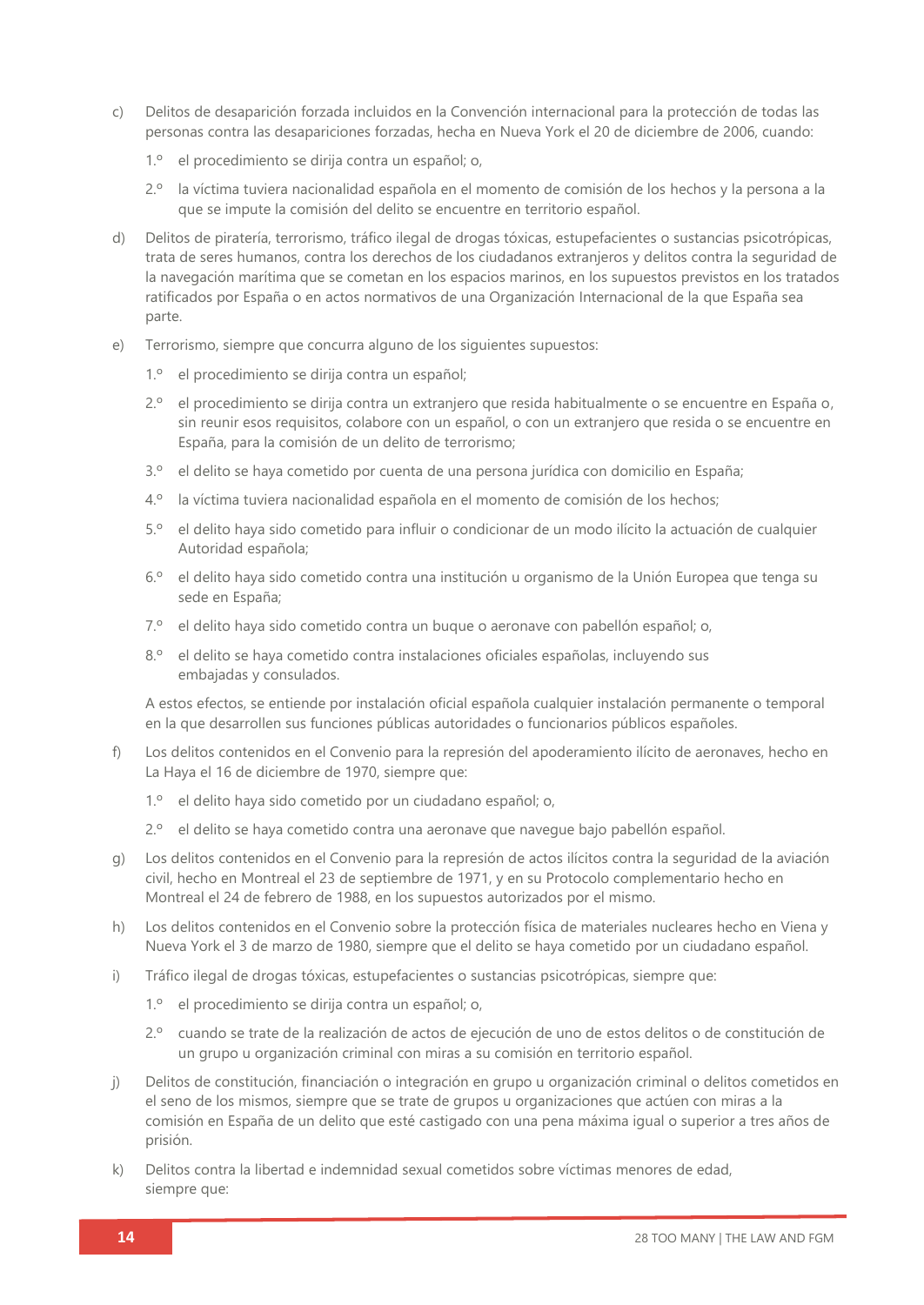- 1.º el procedimiento se dirija contra un español;
- 2.º el procedimiento se dirija contra ciudadano extranjero que resida habitualmente en España;
- 3.º el procedimiento se dirija contra una persona jurídica, empresa, organización, grupos o cualquier otra clase de entidades o agrupaciones de personas que tengan su sede o domicilio social en España; o,
- 4.º el delito se hubiera cometido contra una víctima que, en el momento de comisión de los hechos, tuviera nacionalidad española o residencia habitual en España.
- l) Delitos regulados en el Convenio del Consejo de Europa de 11 de mayo de 2011 sobre prevención y lucha contra la violencia contra las mujeres y la violencia doméstica, siempre que:
	- 1.º el procedimiento se dirija contra un español;
	- 2.º el procedimiento se dirija contra un extranjero que resida habitualmente en España; o,

3.º el delito se hubiera cometido contra una víctima que, en el momento de comisión de los hechos, tuviera nacionalidad española o residencia habitual en España, siempre que la persona a la que se impute la comisión del hecho delictivo se encuentre en España.

- m) Trata de seres humanos, siempre que:
	- 1.º el procedimiento se dirija contra un español;
	- 2.º el procedimiento se dirija contra un ciudadano extranjero que resida habitualmente en España;
	- 3.º el procedimiento se dirija contra una persona jurídica, empresa, organización, grupos o cualquier otra clase de entidades o agrupaciones de personas que tengan su sede o domicilio social en España; o,
	- 4.º el delito se hubiera cometido contra una víctima que, en el momento de comisión de los hechos, tuviera nacionalidad española o residencia habitual en España, siempre que la persona a la que se impute la comisión del hecho delictivo se encuentre en España.
- n) Delitos de corrupción entre particulares o en las transacciones económicas internacionales, siempre que:
	- 1.º el procedimiento se dirija contra un español;
	- 2.º el procedimiento se dirija contra un ciudadano extranjero que resida habitualmente en España;
	- 3.º el delito hubiera sido cometido por el directivo, administrador, empleado o colaborador de una empresa mercantil, o de una sociedad, asociación, fundación u organización que tenga su sede o domicilio social en España; o,
	- 4.º el delito hubiera sido cometido por una persona jurídica, empresa, organización, grupos o cualquier otra clase de entidades o agrupaciones de personas que tengan su sede o domicilio social en España.
- o) Delitos regulados en el Convenio del Consejo de Europa de 28 de octubre de 2011, sobre falsificación de productos médicos y delitos que supongan una amenaza para la salud pública, cuando:
	- 1.º el procedimiento se dirija contra un español;
	- 2.º el procedimiento se dirija contra un extranjero que resida habitualmente en España;
	- 3.º el procedimiento se dirija contra una persona jurídica, empresa, organización, grupos o cualquier otra clase de entidades o agrupaciones de personas que tengan su sede o domicilio social en España;
	- 4.º la víctima tuviera nacionalidad española en el momento de comisión de los hechos; o,
	- 5.º el delito se haya cometido contra una persona que tuviera residencia habitual en España en el momento de comisión de los hechos.
- p) Cualquier otro delito cuya persecución se imponga con carácter obligatorio por un Tratado vigente para España o por otros actos normativos de una Organización Internacional de la que España sea miembro, en los supuestos y condiciones que se determine en los mismos.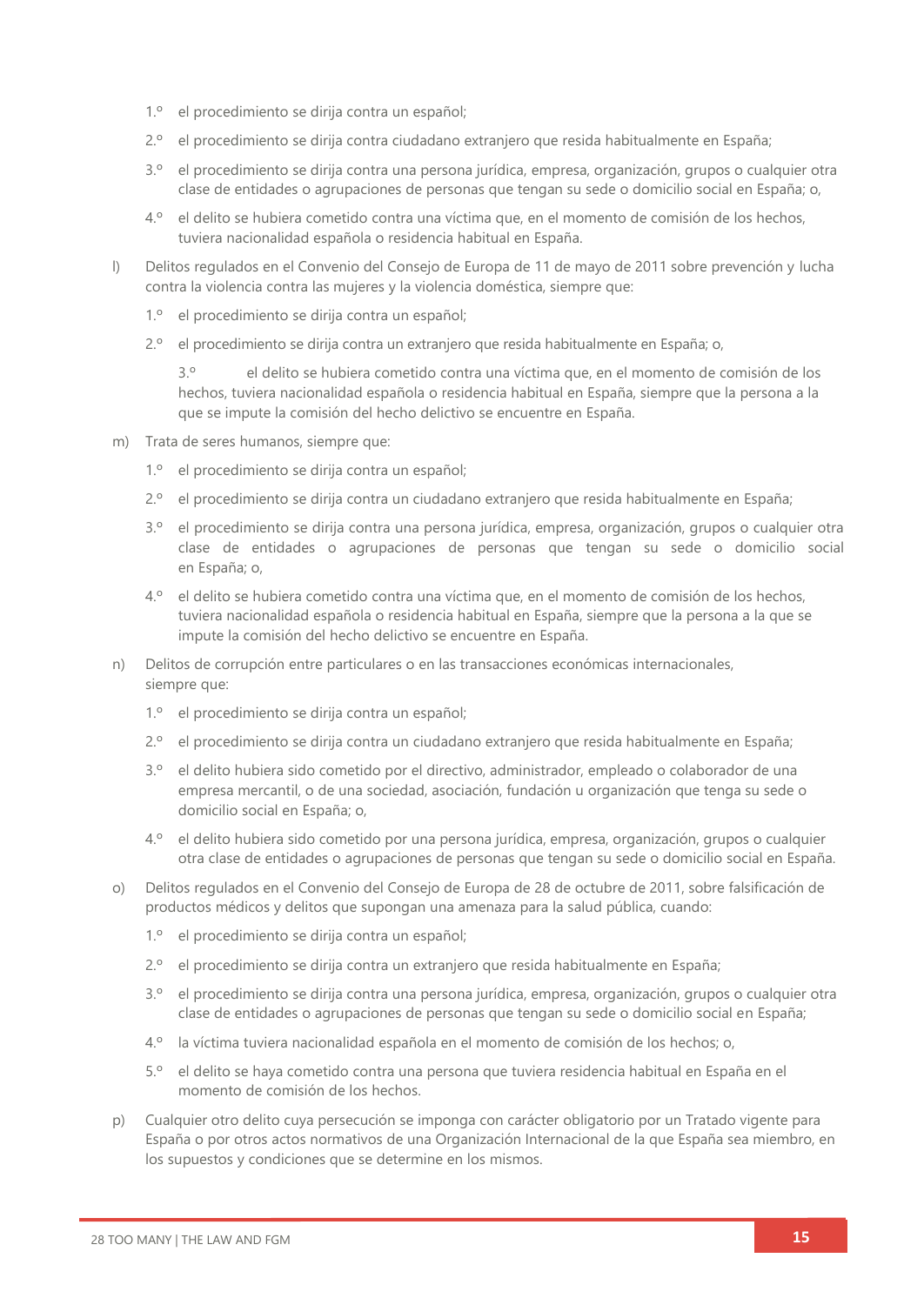Asimismo, la jurisdicción española será también competente para conocer de los delitos anteriores cometidos fuera del territorio nacional por ciudadanos extranjeros que se encontraran en España y cuya extradición hubiera sido denegada por las autoridades españolas, siempre que así lo imponga un Tratado vigente para España.

- 5. Los delitos a los que se refiere el apartado anterior no serán perseguibles en España en los siguientes supuestos:
	- a) Cuando se haya iniciado un procedimiento para su investigación y enjuiciamiento en un Tribunal Internacional constituido conforme a los Tratados y Convenios en que España fuera parte.
	- b) Cuando se haya iniciado un procedimiento para su investigación y enjuiciamiento en el Estado del lugar en que se hubieran cometido los hechos o en el Estado de nacionalidad de la persona a que se impute su comisión, siempre que:
		- 1.º la persona a la que se impute la comisión del hecho no se encontrara en territorio español; o,
		- 2.º se hubiera iniciado un procedimiento para su extradición al país del lugar en que se hubieran cometido los hechos o de cuya nacionalidad fueran las víctimas, o para ponerlo a disposición de un Tribunal Internacional para que fuera juzgado por los mismos, salvo que la extradición no fuera autorizada.

Lo dispuesto en este apartado b) no será de aplicación cuando el Estado que ejerza su jurisdicción no esté dispuesto a llevar a cabo la investigación o no pueda realmente hacerlo, y así se valore por la Sala 2.ª del Tribunal Supremo, a la que elevará exposición razonada el Juez o Tribunal.

A fin de determinar si hay o no disposición a actuar en un asunto determinado, se examinará, teniendo en cuenta los principios de un proceso con las debidas garantías reconocidos por el Derecho Internacional, si se da una o varias de las siguientes circunstancias, según el caso:

- a) Que el juicio ya haya estado o esté en marcha o que la decisión nacional haya sido adoptada con el propósito de sustraer a la persona de que se trate de su responsabilidad penal.
- b) Que haya habido una demora injustificada en el juicio que, dadas las circunstancias, sea incompatible con la intención de hacer comparecer a la persona de que se trate ante la justicia.
- c) Que el proceso no haya sido o no esté siendo sustanciado de manera independiente o imparcial y haya sido o esté siendo sustanciado de forma en que, dadas las circunstancias, sea incompatible con la intención de hacer comparecer a la persona de que se trate ante la justicia.

A fin de determinar la incapacidad para investigar o enjuiciar en un asunto determinado, se examinará si el Estado, debido al colapso total o sustancial de su administración nacional de justicia o al hecho de que carece de ella, no puede hacer comparecer al acusado, no dispone de las pruebas y los testimonios necesarios o no está por otras razones en condiciones de llevar a cabo el juicio.

6. Los delitos a los que se refieren los apartados 3 y 4 solamente serán perseguibles en España previa interposición de querella por el agraviado o por el Ministerio Fiscal.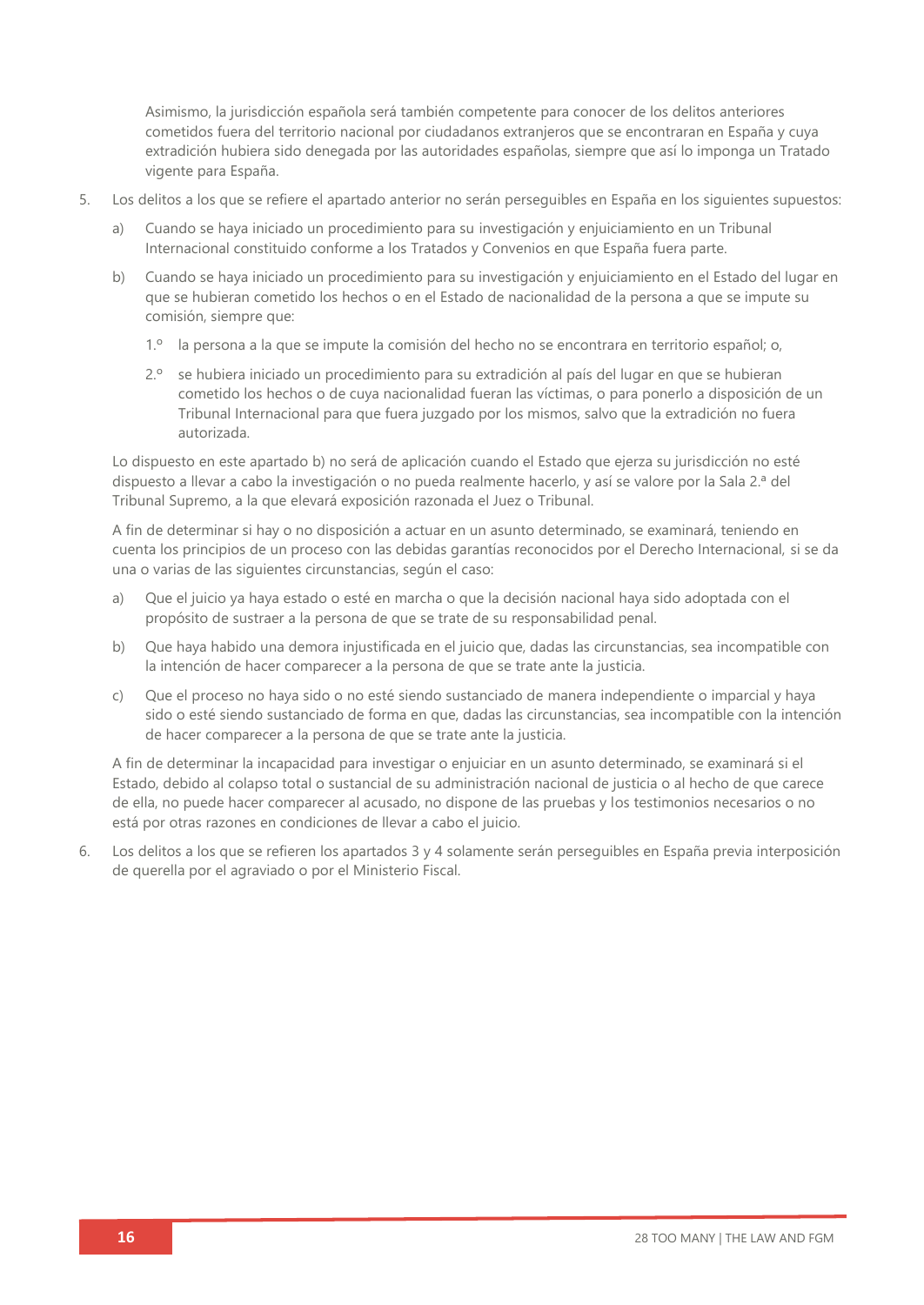### **The Organic Act 1/1996 on the Legal Protection of Children and Young People**

#### **Art. 11**

1. Las Administraciones Públicas facilitarán a los menores la asistencia adecuada para el ejercicio de sus derechos, incluyendo los recursos de apoyo que precisen.

Las Administraciones Públicas, en los ámbitos que les son propios, articularán políticas integrales encaminadas al desarrollo de la infancia y la adolescencia y, de modo especial, las referidas a los derechos enumerados en esta ley. Los menores tendrán derecho a acceder a tales servicios por sí mismos o a través de sus progenitores, tutores, guardadores o acogedores, quienes a su vez tendrán el deber de utilizarlos en interés de los menores.

Se impulsarán políticas compensatorias dirigidas a corregir las desigualdades sociales. En todo caso, el contenido esencial de los derechos del menor no podrá quedar afectado por falta de recursos sociales básicos. Se garantizará a los menores con discapacidad y a sus familias los servicios sociales especializados que su discapacidad precise.

Las Administraciones Públicas deberán tener en cuenta las necesidades de los menores al ejercer sus competencias, especialmente en materia de control sobre productos alimenticios, consumo, vivienda, educación, sanidad, servicios sociales, cultura, deporte, espectáculos, medios de comunicación, transportes, tiempo libre, juego, espacios libres y nuevas tecnologías (TICs).

Las Administraciones Públicas tendrán particularmente en consideración la adecuada regulación y supervisión de aquellos espacios, centros y servicios en los que permanezcan habitualmente menores, en lo que se refiere a sus condiciones físico-ambientales, higiénico-sanitarias, de accesibilidad y diseño universal y de recursos humanos, así como a sus proyectos educativos inclusivos, a la participación de los menores y a las demás condiciones que contribuyan a asegurar sus derechos.

- 2. Serán principios rectores de la actuación de los poderes públicos en relación con los menores:
	- a) La supremacía de su interés superior.
	- b) El mantenimiento en su familia de origen, salvo que no sea conveniente para su interés, en cuyo caso se garantizará la adopción de medidas de protección familiares y estables priorizando, en estos supuestos, el acogimiento familiar frente al institucional.
	- c) Su integración familiar y social.
	- d) La prevención y la detección precoz de todas aquellas situaciones que puedan perjudicar su desarrollo personal.
	- e) La sensibilización de la población ante situaciones de desprotección.
	- f) El carácter educativo de todas las medidas que se adopten.
	- g) La promoción de la participación, voluntariado y solidaridad social.
	- h) La objetividad, imparcialidad y seguridad jurídica en la actuación protectora, garantizando el carácter colegiado e interdisciplinar en la adopción de medidas que les afecten.
	- i) La protección contra toda forma de violencia, incluido el maltrato físico o psicológico, los castigos físicos humillantes y denigrantes, el descuido o trato negligente, la explotación, la realizada a través de las nuevas tecnologías, los abusos sexuales, la corrupción, la violencia de género o en el ámbito familiar, sanitario, social o educativo, incluyendo el acoso escolar, así como la trata y el tráfico de seres humanos, la mutilación genital femenina y cualquier otra forma de abuso.
	- j) La igualdad de oportunidades y no discriminación por cualquier circunstancia.
	- k) La accesibilidad universal de los menores con discapacidad y los ajustes razonables, así como su inclusión y participación plenas y efectivas.
	- l) El libre desarrollo de su personalidad conforme a su orientación e identidad sexual.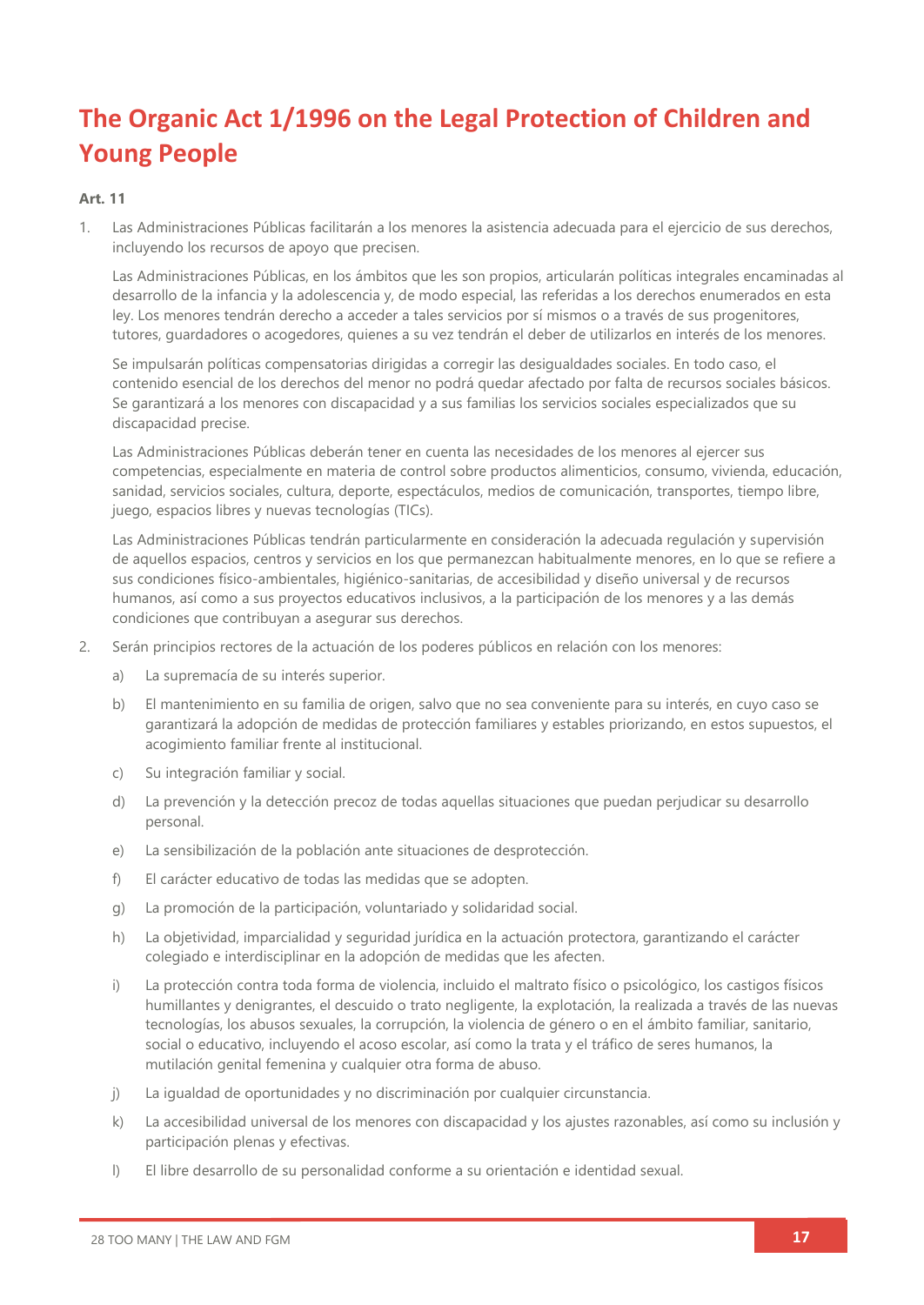- m)   El respeto y la valoración de la diversidad étnica y cultural.
- 3. Los poderes públicos desarrollarán actuaciones encaminadas a la sensibilización, prevención, detección, notificación, asistencia y protección de cualquier forma de violencia contra la infancia y la adolescencia mediante procedimientos que aseguren la coordinación y la colaboración entre las distintas Administraciones, entidades colaboradoras y servicios competentes, tanto públicos como privados, para garantizar una actuación integral.
- 4. Las Entidades Públicas dispondrán de programas y recursos destinados al apoyo y orientación de quienes, estando en acogimiento, alcancen la mayoría de edad y queden fuera del sistema de protección, con especial atención a los que presentan discapacidad.

### **Art. 17**

- 1. Se considerará situación de riesgo aquella en la que, a causa de circunstancias, carencias o conflictos familiares, sociales o educativos, la persona menor de edad se vea perjudicada en su desarrollo personal, familiar, social o educativo, en su bienestar o en sus derechos de forma que, sin alcanzar la entidad, intensidad o persistencia que fundamentarían su declaración de situación de desamparo y la asunción de la tutela por ministerio de la ley, sea precisa la intervención de la administración pública competente, para eliminar, reducir o compensar las dificultades o inadaptación que le afectan y evitar su desamparo y exclusión social, sin tener que ser separado de su entorno familiar.
- 2. Serán considerados como indicadores de riesgo, entre otros:
	- a) La falta de atención física o psíquica del niño, niña o adolescente por parte de los progenitores, o por las personas que ejerzan la tutela, guarda, o acogimiento, que comporte un perjuicio leve para la salud física o emocional del niño, niña o adolescente cuando se estime, por la naturaleza o por la repetición de los episodios, la posibilidad de su persistencia o el agravamiento de sus efectos.
	- b) La negligencia en el cuidado de las personas menores de edad y la falta de seguimiento médico por parte de los progenitores, o por las personas que ejerzan la tutela, guarda o acogimiento.
	- c) La existencia de un hermano o hermana declarado en situación de riesgo o desamparo, salvo que las circunstancias familiares hayan cambiado de forma evidente.
	- d) La utilización, por parte de los progenitores, o de quienes ejerzan funciones de tutela, guarda o acogimiento, del castigo habitual y desproporcionado y de pautas de corrección violentas que, sin constituir un episodio severo o un patrón crónico de violencia, perjudiquen su desarrollo.
	- e) La evolución negativa de los programas de intervención seguidos con la familia y la obstrucción a su desarrollo o puesta en marcha.
	- f) Las prácticas discriminatorias, por parte de los responsables parentales, contra los niños, niñas y adolescentes que conlleven un perjuicio para su bienestar y su salud mental y física, en particular:
		- 1.º Las actitudes discriminatorias que por razón de género, edad o discapacidad puedan aumentar las posibilidades de confinamiento en el hogar, la falta de acceso a la educación, las escasas oportunidades de ocio, la falta de acceso al arte y a la vida cultural, así como cualquier otra circunstancia que por razón de género, edad o discapacidad, les impidan disfrutar de sus derechos en igualdad.
		- 2.º La no aceptación de la orientación sexual, identidad de género o las características sexuales de la persona menor de edad.
	- g) El riesgo de sufrir ablación, mutilación genital femenina o cualquier otra forma de violencia en el caso de niñas y adolescentes basadas en el género, las promesas o acuerdos de matrimonio forzado.
	- h) La identificación de las madres como víctimas de trata.
	- i) Las niñas y adolescentes víctimas de violencia de género en los términos establecidos en el artículo 1.1 de la Ley Orgánica 1/2004, de 28 de diciembre, de medidas de protección integral contra la violencia de género.
	- j) Los ingresos múltiples de personas menores de edad en distintos hospitales con síntomas recurrentes, inexplicables y/o que no se confirman diagnósticamente.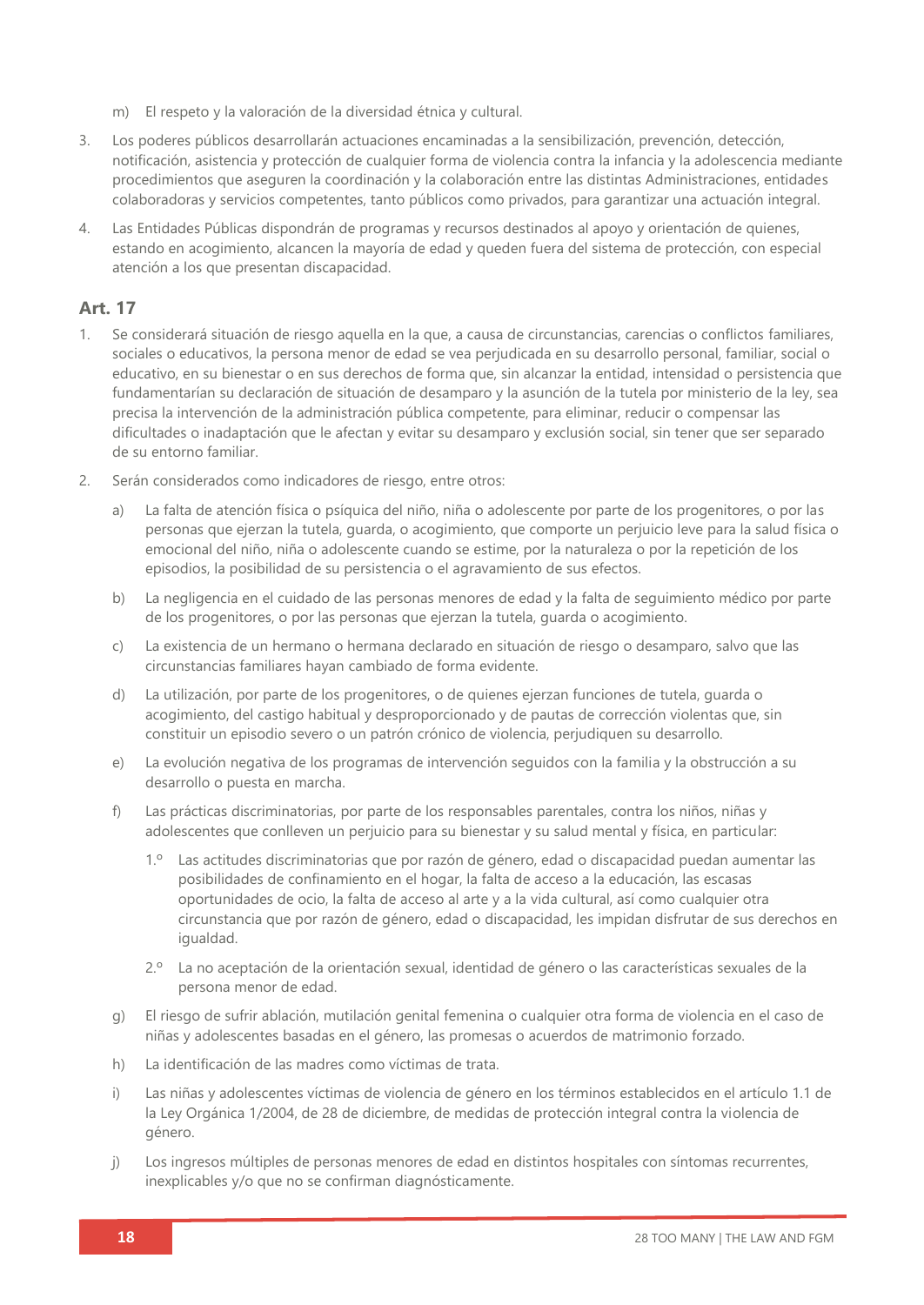- k) El consumo habitual de drogas tóxicas o bebidas alcohólicas por las personas menores de edad.
- l) La exposición de la persona menor de edad a cualquier situación de violencia doméstica o de género.
- m) Cualquier otra circunstancia que implique violencia sobre las personas menores de edad que, en caso de persistir, pueda evolucionar y derivar en el desamparo del niño, niña o adolescente.
- 3. La intervención en la situación de riesgo corresponde a la administración pública competente conforme a lo dispuesto en la legislación estatal y autonómica aplicable, en coordinación con los centros escolares y servicios sociales y sanitarios y, en su caso, con las entidades colaboradoras del respectivo ámbito territorial o cualesquiera otras.
- 4. La valoración de la situación de riesgo conllevará la elaboración y puesta en marcha de un proyecto de intervención social y educativo familiar que deberá recoger los objetivos, actuaciones, recursos y previsión de plazos, promoviendo los factores de protección del menor y manteniendo a éste en su medio familiar. Se procurará la participación de los progenitores, tutores, guardadores o acogedores en la elaboración del proyecto. En cualquier caso, será oída y tenida en cuenta la opinión de éstos en el intento de consensuar el proyecto, que deberá ser firmado por las partes, para lo que se les comunicará de manera comprensible y en formato accesible. También se comunicará y consultará con el menor si tiene suficiente madurez y, en todo caso, a partir de los doce años.
- 5. Los progenitores, tutores, guardadores o acogedores, dentro de sus respectivas funciones, colaborarán activamente, según su capacidad, en la ejecución de las medidas indicadas en el referido proyecto. La omisión de la colaboración prevista en el mismo dará lugar a la declaración de la situación de riesgo del menor.
- 6. La situación de riesgo será declarada por la administración pública competente conforme a lo dispuesto en la legislación estatal y autonómica aplicable mediante una resolución administrativa motivada, previa audiencia a los progenitores, tutores, guardadores o acogedores y del menor si tiene suficiente madurez y, en todo caso, a partir de los doce años. La resolución administrativa incluirá las medidas tendentes a corregir la situación de riesgo del menor, incluidas las atinentes a los deberes al respecto de los progenitores, tutores, guardadores o acogedores. Frente a la resolución administrativa que declare la situación de riesgo del menor, se podrá interponer recurso conforme a la Ley de Enjuiciamiento Civil.
- 7. Cuando la administración pública competente esté desarrollando una intervención ante una situación de riesgo de un menor y tenga noticia de que va a ser trasladado al ámbito de otra entidad territorial, la administración pública de origen lo pondrá en conocimiento de la de destino al efecto de que, si procede, ésta continúe la intervención que se venía realizando, con remisión de la información y documentación necesaria. Si la administración pública de origen desconociera el lugar de destino, podrá solicitar el auxilio de las Fuerzas y Cuerpos de Seguridad a fin de que procedan a su averiguación. Una vez conocida la localización del menor, se pondrá en conocimiento de la Entidad Pública competente en dicho territorio, que continuará la intervención.
- 8. En los supuestos en que la administración pública competente para apreciar e intervenir en la situación de riesgo estime que existe una situación de desprotección que puede requerir la separación del menor de su ámbito familiar o cuando, concluido el período previsto en el proyecto de intervención o Convenio, no se hayan conseguido cambios en el desempeño de los deberes de guarda que garanticen que el menor cuenta con la necesaria asistencia moral o material, lo pondrá en conocimiento de la Entidad Pública a fin de que valore la procedencia de declarar la situación de desamparo, comunicándolo al Ministerio Fiscal.

Cuando la Entidad Pública considere que no procede declarar la situación de desamparo, pese a la propuesta en tal sentido formulada por la administración pública competente para apreciar la situación de riesgo, lo pondrá en conocimiento de la administración pública que haya intervenido en la situación de riesgo y del Ministerio Fiscal. Este último hará una supervisión de la situación del menor, pudiendo para ello recabar la colaboración de los centros escolares y los servicios sociales, sanitarios o cualesquiera otros.

9. La administración pública competente para intervenir en la situación de riesgo adoptará, en colaboración con los servicios de salud correspondientes, las medidas adecuadas de prevención, intervención y seguimiento, de las situaciones de posible riesgo prenatal, a los efectos de evitar con posterioridad una eventual declaración de situación de riesgo o desamparo del recién nacido. A tales efectos, se entenderá por situación de riesgo prenatal la falta de cuidado físico de la mujer gestante o el consumo abusivo de sustancias con potencial adictivo, así como cualquier otra acción propia de la mujer o de terceros tolerada por ésta, que perjudique el normal desarrollo o pueda provocar enfermedades o anomalías físicas, mentales o sensoriales al recién nacido. Los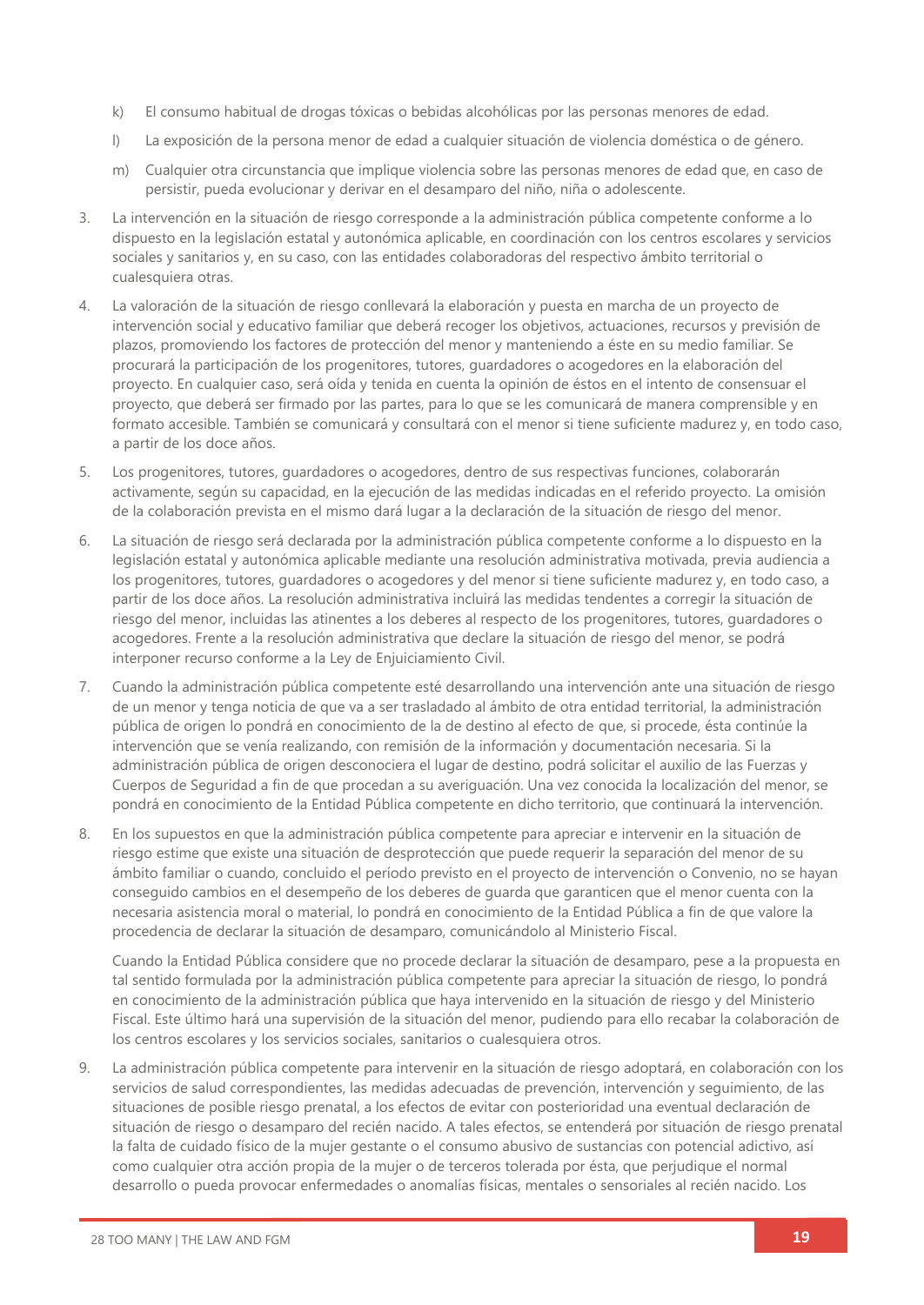servicios de salud y el personal sanitario deberán notificar esta situación a la administración pública competente, así como al Ministerio Fiscal. Tras el nacimiento se mantendrá la intervención con el menor y su unidad familiar para que, si fuera necesario, se declare la situación de riesgo o desamparo del menor para su adecuada protección.

10. La negativa de los progenitores, tutores, guardadores o acogedores a prestar el consentimiento respecto de los tratamientos médicos necesarios para salvaguardar la vida o integridad física o psíquica de un menor constituye una situación de riesgo. En tales casos, las autoridades sanitarias, pondrán inmediatamente en conocimiento de la autoridad judicial, directamente o a través del Ministerio Fiscal, tales situaciones a los efectos de que se adopte la decisión correspondiente en salvaguarda del mejor interés del menor.

### **Art. 22 ter**

Las Comunidades Autónomas y la Administración General del Estado establecerán un sistema de información compartido que permita el conocimiento uniforme de la situación de la protección a la infancia y a la adolescencia en España, y de ofrecimientos para el acogimiento y la adopción, con datos desagregados por género y discapacidad, tanto a efectos de seguimiento de las medidas concretas de protección de menores como a efectos estadísticos. A estos mismos efectos se desarrollará el Registro Unificado de Maltrato Infantil.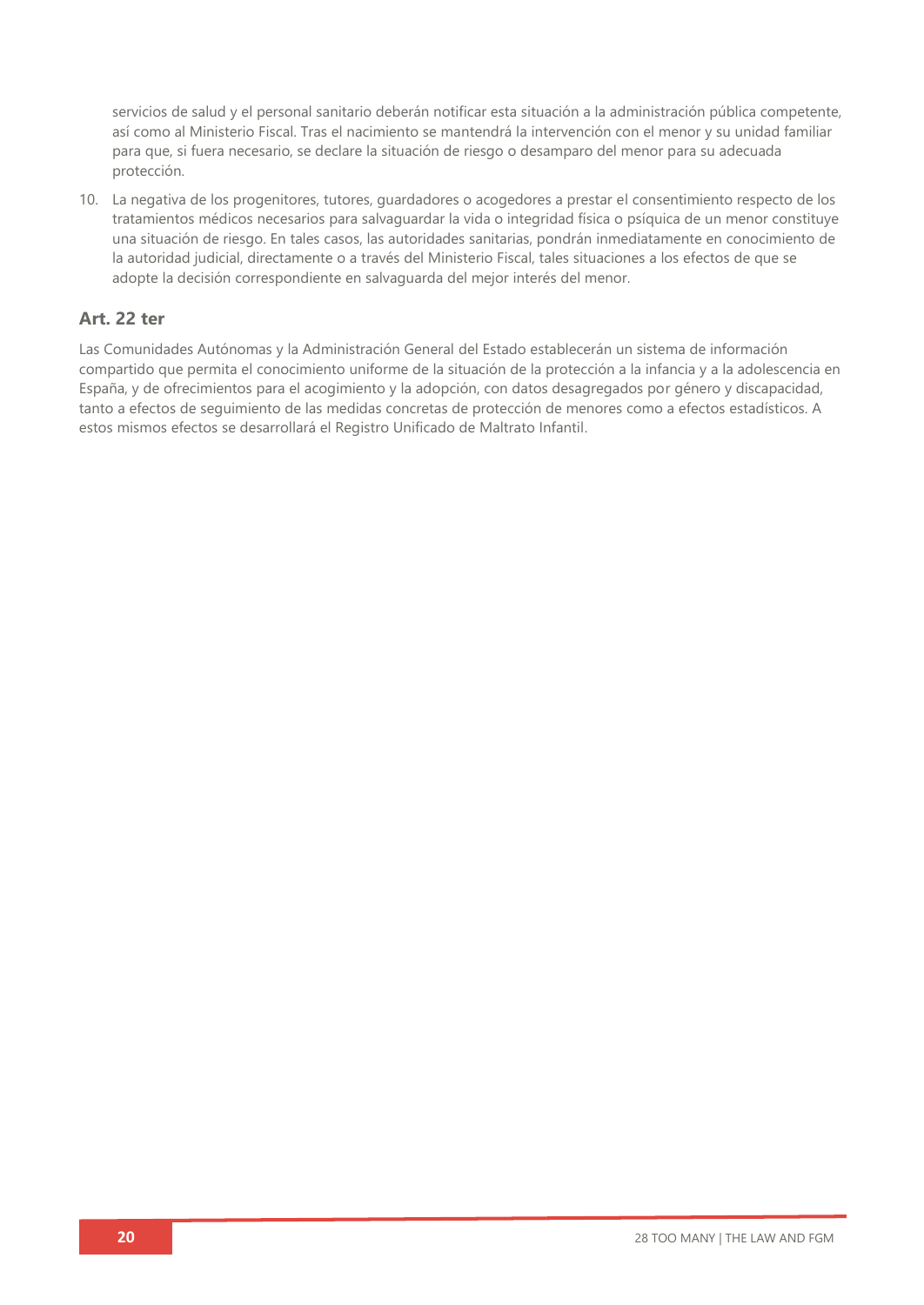- 1 Raymond Carr (1998) 'Spain', *Brittanica*. Available at<https://www.britannica.com/place/Spain> (accessed 8 August 2021).
	- Legalink (2012) *Spain*. Available at [https://www.legalink.ch/xms/files/CROSS\\_BORDER\\_QUESTIONNAIRES/CORRUPTION/Spain\\_Anticorruption\\_Laws](https://www.legalink.ch/xms/files/CROSS_BORDER_QUESTIONNAIRES/CORRUPTION/Spain_Anticorruption_Laws_LEGALINK2013_VENTURA_GARCES_LOPEZ_IBOR.pdf) LEGALINK2013 VENTURA GARCES LOPEZ IBOR.pdf (accessed 8 August 2021).
- 2 End FGM European Network (2016) *Spain*. Available at [https://map.endfgm.eu/map/21/Criminal%20law/462/Spain](about:blank) (accessed 8 August 2021).
	- A. Kaplan and A. López (2017) *Mapa de la Mutilación Genital Femenina en España 2016*. Available at [https://www.uab.cat/web/transferencia-de-conocimiento/mutilacion-genital-femenina-mgf-](about:blank)[1345799901785.html](about:blank) (accessed 8 August 2021).
- 3 European Institute for Gender Equality (2021a) *Estimation of girls at risk of female genital mutilation in the European Union: Denmark, Spain, Luxembourg and Austria*. Available at [https://eige.europa.eu/publications/estimation-girls-risk-female-genital-mutilation-european-union-denmark](about:blank)[spain-luxembourg-and-austria](about:blank) (accessed 8 August 2021).
- 4 World Health Organization (2020) *Factsheet: Female Genital Mutilation.* Available a[t https://www.who.int/news](https://www.who.int/news-room/fact-sheets/detail/female-genital-mutilation#:~:text=Female%20genital%20mutilation%20(FGM)%20involves,benefits%20for%20girls%20and%20women)[room/fact-sheets/detail/female-genital-mutilation#:~:text=Female%20genital%20mutilation%20\(FGM\)%](https://www.who.int/news-room/fact-sheets/detail/female-genital-mutilation#:~:text=Female%20genital%20mutilation%20(FGM)%20involves,benefits%20for%20girls%20and%20women) [20involves,benefits%20for%20girls%20and%20women](https://www.who.int/news-room/fact-sheets/detail/female-genital-mutilation#:~:text=Female%20genital%20mutilation%20(FGM)%20involves,benefits%20for%20girls%20and%20women) (accessed 8 August 2021).
- 5 *Sentencia del Tribunal Supremo* (Supreme Court Decision) (2015) STS 2750/2015 de 26 de Mayo.
- 6 European Institute for Gender Equality (2021b) *Female genital mutilation: How many girls are at risk in Spain?* Available at<https://eige.europa.eu/publications/female-genital-mutilation-how-many-girls-are-risk-spain> (accessed 10 August 2021).
- 7 European Institute for Gender Equality (2021a), *op. cit.*
- 8 Sara Johnsdotter and Ruth M. Mestre i Mestre (2015) *Female Genital Mutilation in Europe: An analysis of court cases*. Directorate-General for Justice and Consumers (European Commission), Enege, Fondazione Giacomo Brodolini (FGB) and Istituto per la Ricerca Sociale (IRS). Available at [https://op.europa.eu/en/publication-detail/-](https://op.europa.eu/en/publication-detail/-/publication/7fff7a7b-fc84-11e5-b713-01aa75ed71a1/language-en) [/publication/7fff7a7b-fc84-11e5-b713-01aa75ed71a1/language-en](https://op.europa.eu/en/publication-detail/-/publication/7fff7a7b-fc84-11e5-b713-01aa75ed71a1/language-en) (accessed 10 August 2021).
- 9 *Sentencia del Tribunal Supremo* (Supreme Court Decision) (2015) STS 2750/2015 de 26 de Mayo.
- 10 End FGM European Network (2016), *op. cit.*
- 11 *Sentencia Audiencia Provincial de Barcelona* (Barcelona's Provincial Audience) (2013) SAP B 4991/2013 de 13 de Mayo.
- 12 *Sentencia del Tribunal Supremo* (Supre Court Decision) (2012) STS 835/2012 de 31 de Octubre.
- 13 Sara Johnsdotter and Ruth M. Mestre i Mestre (2015), *op. cit.*
- 14 *International Covenant on Civil and Political Rights* (1966) United Nations Treaty Collection: Status of Treaties*.* Available at [https://treaties.un.org/Pages/ViewDetails.aspx?src=TREATY&mtdsg\\_no=IV-](https://treaties.un.org/Pages/ViewDetails.aspx?src=TREATY&mtdsg_no=IV-4&chapter=4&clang=_en)4&chapter=4&clang= en (accessed 8 August 2021).
- 15 *International Covenant on Economic, Social and Cultural Rights* (1966) United Nations Treaty Collection: Status of Treaties. Available at [https://treaties.un.org/Pages/ViewDetails.aspx?src=TREATY&mtdsg\\_no=IV-3&chapter=4](https://treaties.un.org/Pages/ViewDetails.aspx?src=TREATY&mtdsg_no=IV-3&chapter=4) (accessed 8 August 2021).
- 16 *Convention on the Elimination of All Forms of Discrimination Against Women (1979)* United Nations Treaty Collection: Status of Treaties. Available at [https://treaties.un.org/Pages/ViewDetails.aspx?src=IND&mtdsg\\_no=IV-8&chapter=4&clang=\\_en#9](https://treaties.un.org/Pages/ViewDetails.aspx?src=IND&mtdsg_no=IV-8&chapter=4&clang=_en#9) (accessed 8 August 2021).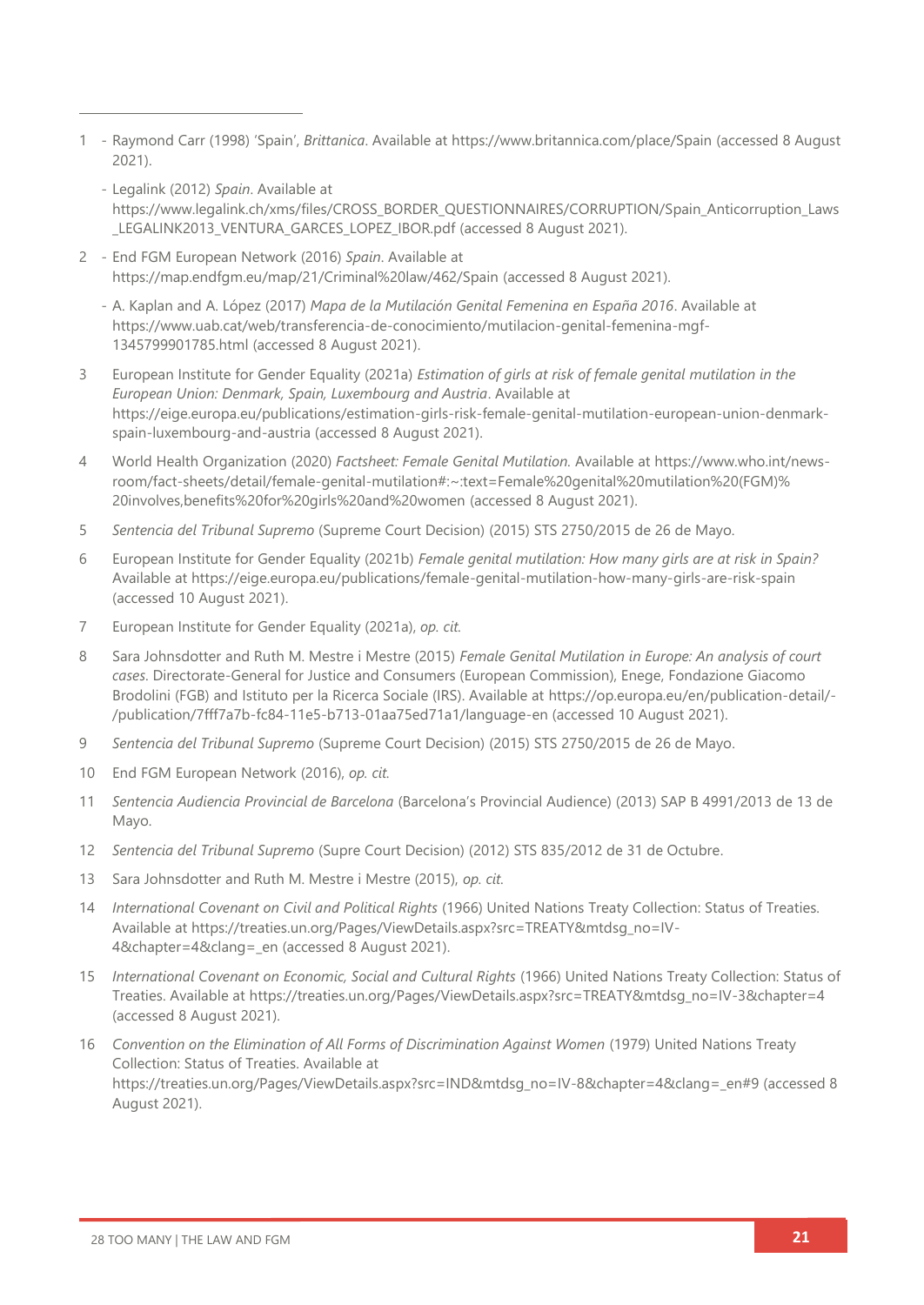- 17 *Convention on the Rights of the Child* (1989) United Nation Treaty Collection: Status of Treaties. Available at [https://treaties.un.org/pages/ViewDetails.aspx?src=TREATY&mtdsg\\_no=IV-11&chapter=4&clang=\\_en](https://treaties.un.org/pages/ViewDetails.aspx?src=TREATY&mtdsg_no=IV-11&chapter=4&clang=_en) (accessed 8 August 2021).
- 18 Council of Europe (2021) *Chart of signatures and ratifications of Treaty 210, Convention on preventing and combating violence against women and domestic violence*. Available at [https://www.coe.int/en/web/conventions/full-list/-/conventions/treaty/197/](https://www.coe.int/en/web/conventions/full-list/-/conventions/treaty/197/?module=signatures-by-treaty&treatynum=210) [?module=signatures-by-treaty&treatynum=210](https://www.coe.int/en/web/conventions/full-list/-/conventions/treaty/197/?module=signatures-by-treaty&treatynum=210) (accessed 8 August 2021).
	- Council of Europe (2021) *Reservations and Declarations for Treaty 210, Convention on preventing and combating violence against women and domestic violence*. Available at [https://www.coe.int/en/web/conventions/full-list/-/conventions/treaty/197/](https://www.coe.int/en/web/conventions/full-list/-/conventions/treaty/197/?module=declarations-by-treaty&numSte=210&codeNature=0) [?module=declarations-by-treaty&numSte=210&codeNature=0](https://www.coe.int/en/web/conventions/full-list/-/conventions/treaty/197/?module=declarations-by-treaty&numSte=210&codeNature=0) (accessed 8 August 2021).
- 19 Council of Europe (2021) *Chart of Signatures and Ratifications of Treaty 005, Convention for the Protection of Human Rights and Fundamental Freedoms*. Available at [coe.int/en/web/conventions/full-list/-](file://///Users/emmageraghty/Desktop/coe.int/en/web/conventions/full-list/-/conventions/treaty/005/signatures%253fmodule=signatures-by-treaty&treatynum=005) [/conventions/treaty/005/signatures?module=signatures-by-treaty&treatynum=005](file://///Users/emmageraghty/Desktop/coe.int/en/web/conventions/full-list/-/conventions/treaty/005/signatures%253fmodule=signatures-by-treaty&treatynum=005) (accessed 8 August 2021).
	- Council of Europe (2021) *Reservations and Declarations for Treaty 005, Convention for the Protection of Human Rights and Fundamental Freedoms*. Available at [https://www.coe.int/en/web/conventions/full-list/-](https://www.coe.int/en/web/conventions/full-list/-/conventions/treaty/005/?module=declarations-by-treaty&numSte=005&codeNature=0) [/conventions/treaty/005/?module=declarations-by-treaty&numSte=005&codeNature=0](https://www.coe.int/en/web/conventions/full-list/-/conventions/treaty/005/?module=declarations-by-treaty&numSte=005&codeNature=0) (accessed 8 August 2021).

*Cover images:* Image of Spain from Canva stock library. Leon Ell (2018) *Jane for Atix Boutique*. Available at [https://unsplash.com/photos/f6HbVnGtNnY.](https://unsplash.com/photos/f6HbVnGtNnY)

*Please note that the use of a photograph of any girl or woman in this report does not imply that she has, nor has not, undergone FGM.*